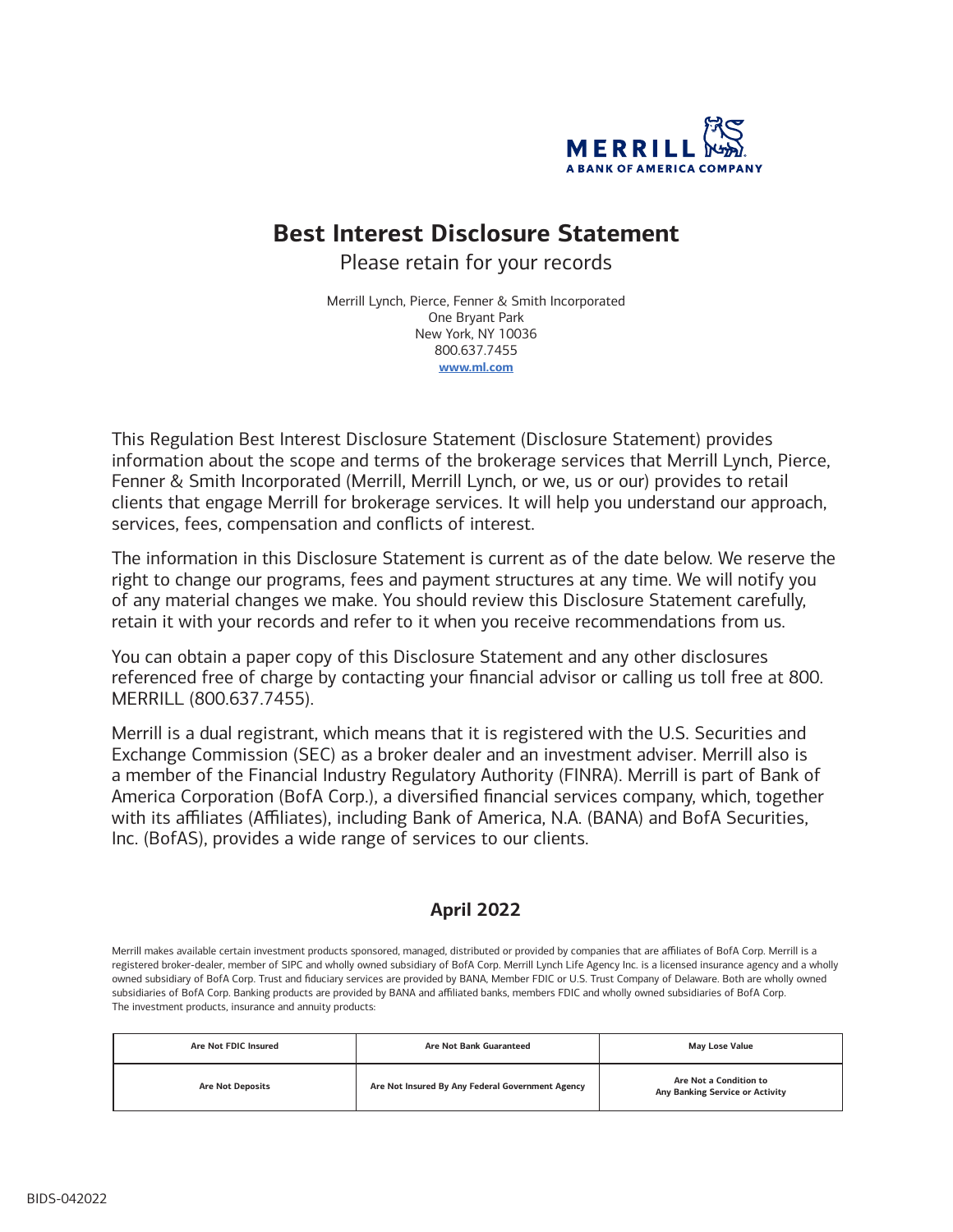## **Introduction**

In this Disclosure Statement, we provide information to you about material facts relating to the scope and terms of our brokerage relationship for your Merrill brokerage account (Account or Brokerage Account). This information includes:

- The capacity in which we act in connection with your Account, which is solely as a broker-dealer.
- Material fees and other costs that you pay in connection with our brokerage services and your Account.
- Material facts regarding the type and scope of services (Brokerage Services) that we provide to you, including any material limitations placed on our recommendations and the basis for, and risks associated with, our recommendations.
- Material facts relating to conflicts of interest that are associated with recommendations that we make to you.

We provide other disclosures to you regarding your Account, including:

- The [Client Relationship Summary](https://olui2.fs.ml.com/publish/content/application/pdf/GWMOL/Client_Relationship_Summary_CRS.pdf) (Form CRS), which contains certain SEC-required information about us and our services as a broker-dealer and as an investment adviser.
- The [Client Relationship Agreement](https://olui2.fs.ml.com/publish/content/application/pdf/GWMOL/ClientRelationshipAgreement.pdf) and other account agreements (Agreement) and related disclosures.
- Other disclosures about our products and services listed on the last page of this Disclosure Statement.
- Trade confirmations.
- Prospectuses and other offering documents (collectively, Offering Documents) and subscription documents, supplements and signature pages (collectively, Subscription Documents) provided in connection with purchases of certain investment products.

Documents highlighted in blue in this Disclosure Statement are accessible by clicking the highlighted link or by going to [ml.com/relationships](http://ml.com/relationships) and, as relevant, [merrilledge.com.](http://www.merrilledge.com/) You can request paper copies of disclosures and other Account information, including any of the highlighted documents linked to this Disclosure Statement from us, free of charge.

**Our Account Types.** We offer various account types and ways to engage with us. The [Client Relationship Summary](https://olui2.fs.ml.com/publish/content/application/pdf/GWMOL/Client_Relationship_Summary_CRS.pdf) and Summary of Programs and [Services](https://olui2.fs.ml.com/Publish/Content/application/pdf/GWMOL/summary-programs-services.pdf) provide an overview of our available programs and services. The [List of Account Types](https://olui2.fs.ml.com/publish/content/application/pdf/GWMOL/Merrill-Account-Types.pdf) provides an overview of the primary types of accounts available to you, including accounts designated for retirement savings (Retirement Accounts). You also have the ability to enroll your Account into one of our investment advisory programs. For the avoidance of doubt, the term "Account" or "Brokerage Account" in this Disclosure Statement only refers to an Account that is **not** enrolled in an investment advisory program.

**Our Registered Representatives.** You will receive Brokerage Services from a registered representative of Merrill. Depending on the type of Account service you choose and the type of brokerage relationship that you prefer to have, you can decide to work with a registered representative selected by you as your personal dedicated financial advisor or work with registered representatives who are available to you through our call center or at one of our Merrill Advisory Centers (MAC), which are located at wealth management and Bank of America financial centers.

If you work with a dedicated financial advisor who has the title or designation of "Advisor", you will receive Brokerage Services from us and your Advisor. Advisors can offer a wide range of Brokerage Services, including access to securities and other investment products, depending on their qualifications and training. Among the securities and investment solutions available from an Advisor are new issue offerings of equity and fixed income securities, secondary trades of equities and fixed income securities, brokered certificates of deposit (brokered CDs), mutual funds, including offshore mutual funds, exchange traded funds (ETFs), unit investment trusts (UITs), closed-end funds, market-linked investments (MLIs), listed options, options overlay strategies, exchange funds, hedge funds, private equity funds, non-traded REITs (NTRs) and other alternative investments, annuities, derivative transactions and 529 Plans. Note that certain securities and investment solutions may only be offered to clients that meet eligibility requirements and are subject to the qualifications and designation of the Advisor.

If you decide to work with a financial advisor with the title or designation "Merrill Financial Solutions Advisor" or "MFSA", you will be limited in the Brokerage Services and the securities and investment solutions you can access under our internal policies. MFSAs are eligible under our policies to provide access to a limited range of brokerage capabilities for an Account; currently, MFSAs may only offer brokered CDs and 529 plans for MFSA-serviced Accounts based on our internal polices. We may expand the list of securities and investment solutions available in a MFSA-serviced Account, without notice to you.

If you determine to enroll your Account into one or more of our investment advisory programs (IA Programs), your Advisor or your MFSA, as the case may be, can also provide investment advisory services under the terms of such IA Program. The range of investment solutions that you access depends on the IA Program you select and whether your dedicated financial advisor is an Advisor or an MFSA. Advisors may offer you certain IA Programs, including the Merrill Lynch Investment Advisory Program (IAP), among others. MFSAs are only permitted under our internal polices to offer you IAP and the ability to invest certain designated managed strategies available in that program or to offer you the Merrill Guided Investing with Advisor program (MGI with Advisor) or the Merrill Edge Advisory Account (MEAA), a very similar program to MGI with Advisor.

When you work with one or more of our registered representatives who have the title or designation of "Financial Solutions Advisors" or "FSAs", you receive Brokerage Services and access to securities and investment solutions determined under our internal policies. FSAs are not able to offer the full range of securities and investment solutions that are available from an Advisor. The ability to open an Account and work with an FSA to receive Brokerage Services is limited to certain types of clients and account types based on our internal policies. You can work with an FSA and enroll an Account into the IA Program called Merrill Guided Investing with Advisor.

We also offer a self-directed brokerage account (Merrill Edge Self-Directed or MESD) and a self-guided investment advisory program called Merrill Guided Investing. Both MESD and the Merrill Guided Investing program offer web-based interaction and do not involve the services of an Advisor, an MFSA or an FSA.

For Accounts that are serviced by FSAs and for MESD Accounts, we do not offer the ability to participate in new issue offerings, or purchase certain types of securities and investment solutions, including options overlay strategies, exchange funds, hedge funds, private equity funds, NTRs, MLIs and derivative transactions.

In this Disclosure Statement, our Advisors, MFSAs and FSAs are referred to as "financial advisors" unless otherwise noted. Some of our financial advisors hold educational or professional credentials, such as the Certified Financial Planner (CFP®) designation. Holding a professional designation indicates that the financial advisor has completed certain courses or continuing education. However, this professional designation does not change the obligations we have as a firm in providing investment advisory or brokerage services to you. You can research us and our financial advisors, including disciplinary events, for free at [investor.gov](https://www.investor.gov/) and [brokercheck.finra.org.](https://brokercheck.finra.org/)

**Our Services and those of our Affiliates.** Through its own capabilities as well as through arrangements with its Affiliates, including BofA Securities, Inc. (BofAS) and Bank of America, N.A. (BANA), Merrill provides its clients with the services described in this Disclosure Statement, including trade execution, access to securities research, cash sweep arrangements and lending services. Merrill, BofAS and BANA are Affiliates of Bank of America Corporation (BofA Corp.), one of the world's largest financial institutions that, through its subsidiaries, serves retail clients as well as institutional customers and businesses with a full range of banking, investing, asset management and other financial products and services.

In the United States, Merrill acts as a broker *(i.e.,* agent) for its private clients as well as its corporate and institutional clients. Through arrangements with financial firms and counterparties and through BofAS, Merrill has access to dealer markets in the purchase and sale of equity and debt securities traded on exchanges or in the over-thecounter markets. We also act as a broker and/or a dealer in the purchase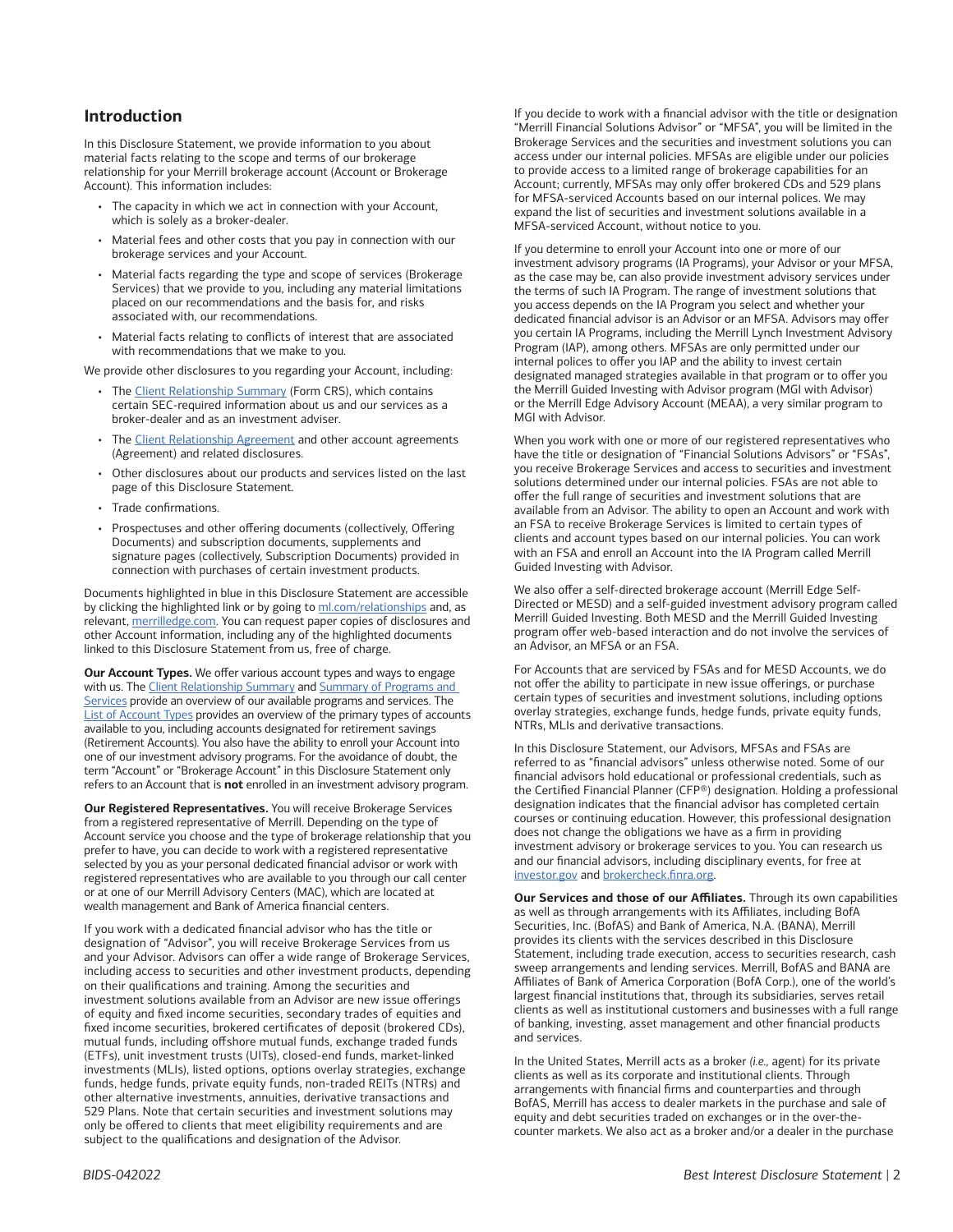and sale of equities, mutual funds, corporate, municipal and governmental fixed income securities, options and OTC derivative transactions. Through BANA, Merrill provides access to banking services, including lending and cash sweep services.

## **Material Facts Relating to the Scope and Terms of Our Relationship with You**

## **Capacity**

All recommendations regarding your Brokerage Account and Brokerage Services will be made in our capacity as a broker-dealer. When we make such recommendations, we will refer to the Account number or title of the Account. As Merrill is both a broker dealer and a registered investment adviser, our financial advisors are able to use the term "Advisor" in their titles. If you enroll an Account in one of our investment advisory programs, we will act as investment advisor solely with respect to that account and not with respect to your Brokerage Accounts.

## **Material Fees and Costs**

This section describes the material fees and costs that apply to your Brokerage Account, including as to transactions, holdings and the Account fees. You should discuss with a financial advisor the fees and costs that you will pay for particular transactions in your Account. You can access additional fee information by reviewing the [Merrill Explanation of Fees](https://olui2.fs.ml.com/publish/content/application/pdf/GWMOL/pricing-investment-solutions.pdf) and the [Merrill Edge Explanation of Fees.](https://olui2.fs.ml.com/Publish/Content/application/pdf/GWMOL/ME-merrill-advisory-center-trading-fees.pdf) Offering Documents and/or Subscription Documents for securities and investment solutions also provide specific fee information. Information regarding fees affecting Accounts serviced by FSAs and MESD Accounts can be located at [merrilledge.com/pricing.](https://www.merrilledge.com/pricing)

**Sales Charges.** In connection with the purchase and sale of securities and other investments in your Account, you are charged commissions, markups, markdowns and other fees and costs for executing transactions (together, Sales Charges). The Sales Charges can be included in the price

of your security; for some transactions, they are added to the price of the securities you purchase, or they are deducted from the price of the securities you sell. For certain securities, you will receive trade confirmations, Offering Documents and/or Subscription Documents, which you should consult, for the Sales Charges that you pay or will pay. Please note the following:

- **•** Types of Sales Charges**.** Sales Charges include (1) brokerage commissions and markups and markdowns; (2) underwriting discounts, selling concessions, placement fees and other applicable fees and charges for new issue offerings; (3) up-front and annual sales charges, including ongoing trailing fees paid on a periodic basis after the transaction (*e.g.,* fees paid by a mutual fund under a Rule 12b-1 plan (12b-1 fees)); (4) commissions received from an issuing insurance company; and (5) other transaction charges. A description of the common types of Sales Charges and the ranges for the common types of transactions are provided in the chart below.
- **•** Determination of Sales Charges**.** The Sales Charges for transactions in particular securities and investment solutions are determined by reference to various schedules, methodologies and pricing arrangements in effect from time to time and are subject to change. Where permitted, our financial advisors can discount or waive Sales Charges at their discretion. See the section "Fee Discounting and Waivers" below. In certain transactions, minimum Sales Charges will apply.
- **•** Use of Sales Charges**.** Sales Charges compensate us and/or our Affiliates for the services provided to you in connection with transactions in your Account. A portion of the Sales Charges we receive is directly or indirectly used to pay compensation to our financial advisors.

The fee information in this Disclosure Statement and in the chart below does not cover every security, investment type or transaction. It does not cover every fee and cost that applies to your Account. Not every security type or transaction is available to you.

*MFSAs and FSAs are not eligible to offer or execute trades for certain of the securities or investment solutions listed below.*

| <b>Transaction Type</b>                                                                         | Sales Charge Information for Common Types of Transactions                                                                                                                                                                                                                                                                                                                                                                                                                                                                                                                                                                                                                                                                                                                                                                     |
|-------------------------------------------------------------------------------------------------|-------------------------------------------------------------------------------------------------------------------------------------------------------------------------------------------------------------------------------------------------------------------------------------------------------------------------------------------------------------------------------------------------------------------------------------------------------------------------------------------------------------------------------------------------------------------------------------------------------------------------------------------------------------------------------------------------------------------------------------------------------------------------------------------------------------------------------|
| <b>New Issue Equity</b><br>and Debt Offerings*                                                  | There is an underwriting discount included in the offering price (which is the price you pay) that varies based on the security.<br>Underwriting discounts range from 0.05% to 7.00% depending on the new issue offering and type of securities being offered.<br>The prospectus cover page will list the actual amount of the underwriting discount for the offering. Advisors receive as<br>compensation a portion of the underwriting discount paid to Merrill for the new issue offering. *Covers equities, preferred<br>securities, closed-end funds & fixed income securities                                                                                                                                                                                                                                           |
| <b>New Issue Brokered</b><br><b>Certificates of</b><br><b>Deposit Offerings</b>                 | A placement fee is paid to us or our Affiliate for distributing new issue brokered CDs from the brokered CD issuer, the amount of<br>which is included in the offering price (which is the price you pay). Placement fees range from 0.02%-0.30% of the principal<br>amount of the brokered CD on an annualized basis, depending on the tenor.                                                                                                                                                                                                                                                                                                                                                                                                                                                                                |
| <b>New Issue Market-</b><br><b>Linked Investment</b><br><b>Offerings</b>                        | There is an underwriting discount included in the offering price (which is the price you pay) that varies based on the tenor and<br>type of the market-linked investment (MLI). The underwriting discount ranges from 1.50%-2.50%. The prospectus cover page<br>will list the actual amount of the underwriting discount for the offering. Advisors receive as compensation a portion of the<br>underwriting discount paid to Merrill for the new issue MLI offering. The economic terms of the MLI will also include a related<br>structuring fee typically in the range of 0.50%-0.75%, which is retained by our Affiliate.                                                                                                                                                                                                 |
| <b>Secondary Market</b><br><b>Transactions in</b><br>Equities*                                  | You pay a commission that is calculated based on the principal value of the security purchased or sold. The commission is in<br>addition to the purchase price you pay or the sale price you receive for the security. The maximum commission that can be<br>charged ranges from 0.50%-5.00%, depending on the principal amount of the transaction. *Covers listed equities, ETFs, closed-end<br>funds and other equity securities                                                                                                                                                                                                                                                                                                                                                                                            |
| <b>Secondary Market</b><br><b>Transactions in</b><br><b>Fixed Income</b><br>Securities*         | For purchases, you pay us a markup that is added to and included in the price of the security that you pay. For sales, a markdown is<br>deducted from and included in the price of the security that you receive. Our markups range from 0.10%-2.00%, and our markdowns<br>range from 0.00% to 0.50% (for over-the-counter preferred securities, the markdown is up to 1.00%). In addition, the price you pay<br>(for purchases) or receive (for sales) also includes a dealer markup or markdown paid to our Affiliate (typically up to 1.00%) if the<br>transaction is executed or facilitated by our Affiliate. The total markup or markdown depends on the specific fixed income security<br>type, tenor and market conditions. *Covers Treasuries, agencies, municipals, corporate debt and certain preferred securities |
| <b>Secondary Market</b><br><b>Transactions in</b><br><b>Market-Linked</b><br><b>Investments</b> | For purchases, you pay us a markup that is added to and included in the price of the MLI. For sales of an MLI, you do not pay us<br>a markdown. In addition, the price you pay (for purchases) or receive (for sales) also includes a dealer markup or markdown paid<br>to our Affiliate. Our markup on MLI purchases ranges from 0.50%-2.00% and the dealer markup or markdown is typically up to<br>1.00%. The total markup or markdown depends on the specific MLI and its tenor.                                                                                                                                                                                                                                                                                                                                          |
| <b>Unit Investment</b><br>Trusts (UITs)                                                         | You pay the UIT offering price which includes a sales charge that varies based on the type of UIT and its tenor. For equity UITs,<br>the sales charge is 1.85% for a 15-month UIT and 2.75% for a 24-month UIT. The fixed income UIT sales charge is between<br>2.50% to 3.50% and is based on the tenor of the UIT. From the sales charges you pay, we receive 1.25% for a 15-month equity<br>UIT, 2.00% for a 24-month equity UIT and 1.60%-2.60% for a fixed income UIT.                                                                                                                                                                                                                                                                                                                                                   |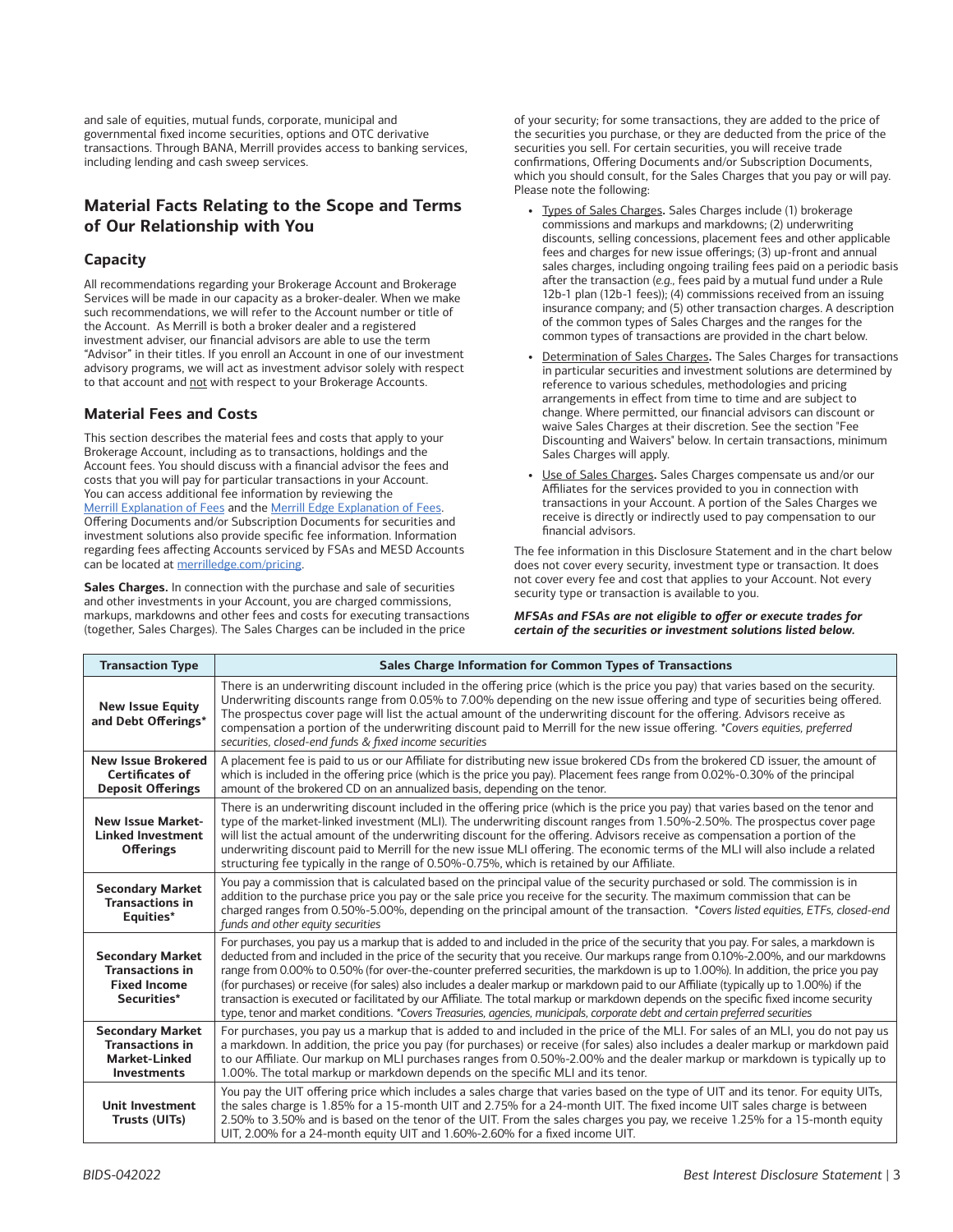| <b>Transaction Type</b>                                                        | Sales Charge Information for Common Types of Transactions                                                                                                                                                                                                                                                                                                                                                                                                                                                                                                                                                                                                                                                                                                                                                                                                                                                                                                                                                                                                                                                                       |
|--------------------------------------------------------------------------------|---------------------------------------------------------------------------------------------------------------------------------------------------------------------------------------------------------------------------------------------------------------------------------------------------------------------------------------------------------------------------------------------------------------------------------------------------------------------------------------------------------------------------------------------------------------------------------------------------------------------------------------------------------------------------------------------------------------------------------------------------------------------------------------------------------------------------------------------------------------------------------------------------------------------------------------------------------------------------------------------------------------------------------------------------------------------------------------------------------------------------------|
| <b>Listed Options</b><br><b>Contracts</b>                                      | You pay a commission that is calculated based on the principal value and the number of the listed option contracts purchased or sold.<br>The commission is in addition to the purchase price you pay or the sale price you receive for the contract. Commissions range from<br>0.70%-15.00% of the principal value of the contracts, plus \$3.00-\$9.00 per contract. You also pay an additional transaction fee<br>ranging from \$0.15 up to \$1,003 per transaction, determined based on the principal value and number of contracts purchased or sold.                                                                                                                                                                                                                                                                                                                                                                                                                                                                                                                                                                       |
| <b>Options Overlay</b><br><b>Strategies</b>                                    | You pay us a transaction fee of \$1.00 per listed options contract purchased or sold as directed by the third-party investment<br>manager to implement the strategy. See additional fee information in the "Indirect Fees and Charges" section below.                                                                                                                                                                                                                                                                                                                                                                                                                                                                                                                                                                                                                                                                                                                                                                                                                                                                           |
| <b>Mutual Funds</b>                                                            | Upfront Sales Charges: For mutual fund Class A shares, you pay an upfront "front-end" Sales Charge. At Merrill, we only<br>typically permit purchases of Class A shares when the Sales Charge on the purchase amount is 3.5% or less (by prospectus)<br>which is deducted from your investment at the time of your purchase. The amount of the Class A share Sales Charge depends<br>on factors such as the size of the purchase and the fund's particular Sales Charge breakpoint schedule (which lowers the<br>charge based on larger purchases or holdings), your eligibility for any other discounts or waivers and/or the asset class of the<br>fund. There are no upfront Sales Charges for mutual fund Class C shares.<br><b>Contingent Deferred Sales Charge (CDSC)</b> . For certain purchase amounts of Class A shares where no Sales Charge is                                                                                                                                                                                                                                                                       |
|                                                                                | imposed, you will pay a CDSC for any redemption you make within 12 months of the purchase date in an amount ranging from<br>0.25%-1.00% of the redemption amount. If you redeem your Class C Share within 12 to 18 months of the purchase date, you<br>will typically pay a CDSC fee of 1.00%, which is deducted from the redemption proceeds.                                                                                                                                                                                                                                                                                                                                                                                                                                                                                                                                                                                                                                                                                                                                                                                  |
|                                                                                | Annual or Trailing Sales Charges: Mutual funds have an annual asset-based fee or "12b-1 fee" paid out of the fund's assets<br>that differ based on the share class. For mutual fund Class A shares, a 12b-1 fee is paid to us in addition to the upfront Class A<br>share Sales Charge and is typically in the range of 0.20%-0.30% but in certain funds can be up to 0.50%. For mutual fund<br>Class C shares where no upfront Sales Charge is paid, a 12b-1 fee is paid to us upon your initial purchase and annually<br>thereafter. The mutual fund Class C share 12b-1 fees range from 0.50%-1.00%.                                                                                                                                                                                                                                                                                                                                                                                                                                                                                                                         |
| <b>Mutual Funds</b><br>in ERISA Accounts*                                      | For mutual fund shares available in ERISA Accounts, you will not pay an upfront fee but an annual asset-based retirement group<br>fee, which is typically a 12b-1 fee paid out of the fund's assets, is paid to us. The fee will differ based on the share class for<br>which that ERISA Account is eligible. Retirement group fees are typically 0.25% for Class A shares and 0.50% for Class R<br>Shares, in each case, for funds available in ERISA Accounts. A separate annual administrative service fee of up to 0.35%, which<br>for certain funds is deducted from fund assets, is paid to us, with a fee range that is typically from 0.10%-0.20%.                                                                                                                                                                                                                                                                                                                                                                                                                                                                      |
|                                                                                | *ERISA Accounts are accounts (other than SEP, SIMPLE and BASIC Accounts), subject to the Employee Retirement Income Security<br>Act of 1974, as amended (ERISA).                                                                                                                                                                                                                                                                                                                                                                                                                                                                                                                                                                                                                                                                                                                                                                                                                                                                                                                                                                |
| <b>Money Market</b><br><b>Funds</b>                                            | You will not pay an upfront fee. Money market funds, including those available for purchase in ERISA Accounts, have an annual<br>asset-based administrative fee that is paid to us. The administrative fee ranges from 0.00%-0.50%. The money market funds<br>available to certain Accounts as an automatic cash sweep option under our Cash Sweep Program typically include an annual<br>0.40% administrative service fee. Although some money market funds have an annual 12b-1 fee, those available for purchase<br>in your Brokerage Account typically do not charge this fee.                                                                                                                                                                                                                                                                                                                                                                                                                                                                                                                                              |
| Hedge Funds,<br><b>Private Equity</b><br><b>Funds and Non-</b><br>traded REITs | You pay us a one-time placement fee. For hedge funds and NTRs, this fee is in addition to, and not deducted from, your hedge<br>fund or NTR subscription amount. For private equity feeder funds, this fee is added to, and not deducted from, your private<br>equity capital commitment amount. The placement fee is up to 2.00% for all hedge funds, NTRs and for those private equity<br>funds made available on our platform on or after September 22, 2021. See additional fee information in the "Indirect Fees and<br>Charges" below.                                                                                                                                                                                                                                                                                                                                                                                                                                                                                                                                                                                    |
| <b>Exchange Funds</b>                                                          | You pay us a selling commission (included in your subscription amount) of up to 1.50%. See additional fee information in the<br>"Indirect Fees and Charges" section below.                                                                                                                                                                                                                                                                                                                                                                                                                                                                                                                                                                                                                                                                                                                                                                                                                                                                                                                                                      |
| Annuities                                                                      | You pay fees for an annuity directly to the issuing insurance company, the amount of which depends on the annuity type and<br>features you select. For variable annuities, the fees you pay are included in the annuity contract. For fixed rate, fixed indexed and<br>income annuities, the fee is included through the crediting rates established by the issuing insurance company. Under selling<br>agreements with the insurance company, we, through our Affiliates, receive compensation in the form of sales commissions from<br>the insurance company and trailing payments. The first-year sales commissions range from 1.50%-4.00% and the trailing<br>payments range is 0.00%-0.55%, in each case, depending on the type of annuity. The commissions are not an upfront sales<br>charge and do not reduce your initial investment. For additional premiums added to contracts that were purchased prior to June 1,<br>2020, first-year sales commissions received from insurance companies range from 0.75%-5.25%, and trailing payments range<br>from 0.00%-1.20%, in each case, depending on the type of annuity. |
| 529 Plans                                                                      | Upfront Sales Charges. For investments in Merrill Omnibus 529 plans, you will not pay an upfront sales charge. The<br>program unit class in which you will be invested is determined by your overall assets in a particular 529 plan: Class C units for<br>investments of less than \$250,000 and Class A units for investments of \$250,000 or more. Class C units convert to Class A<br>units 4 years from purchase. For certain purchase amounts of Class A units where no Sales Charge is imposed, you will pay a<br>CDSC for any redemption you make within 12 months of the purchase date in an amount of 0.25% of the redemption amount.                                                                                                                                                                                                                                                                                                                                                                                                                                                                                 |
|                                                                                | For investments in the various State 529 plans offered by Merrill, you pay an upfront Sales Charge of up to 5.25% for Class A<br>Units. The actual amount of the Class A unit Sales Charge is based on the State 529 plan you select, the size of your investment<br>in the plan, the plan's particular Sales Charge breakpoint schedule (which lowers the charge based on larger purchases or<br>holdings), and your eligibility for any discounts or waivers. There are no upfront Sales Charges for Class C units but if the Class C<br>units are withdrawn from the State 529 plan within 18 months of the purchase date, you will typically pay a CDSC fee of 1.00%.<br>In many State Section 529 plans, Class C units convert to Class A units after a predetermined number of years set by the plan.                                                                                                                                                                                                                                                                                                                     |
|                                                                                | Annual Portfolio Expenses. Each 529 plan investment portfolio has annual portfolio expenses paid out of the fund's assets<br>that differ based on the share class. For Class A units you pay ongoing compensation of up to 0.25% of the average account<br>assets and for Class C units, you pay ongoing compensation of up to 1.00% of the average account assets which decreases to<br>a maximum of 0.25% upon conversion to Class A units.                                                                                                                                                                                                                                                                                                                                                                                                                                                                                                                                                                                                                                                                                   |

**Not all of these security and other investment types, investment solutions or transactions are available for purchase in Accounts serviced by MFSAs or by FSAs. In addition, different sales charges for securities transactions apply in MESD accounts and not all security types and investment products or solutions are available. You may review applicable MESD fees and charges at [www.merrilledge.com/pricing](http://www.merrilledge.com/pricing).**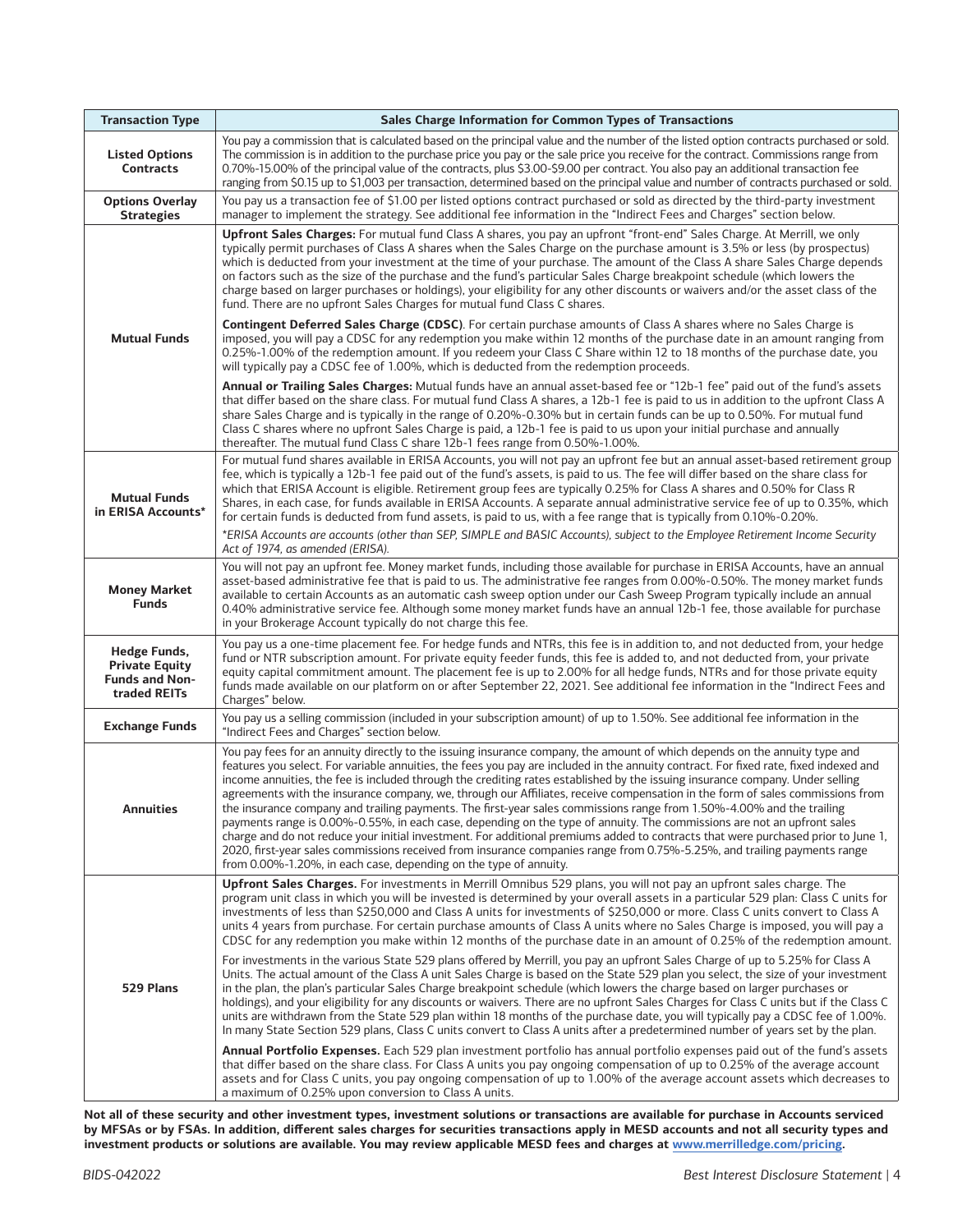**Indirect Fees and Charges.** Certain securities and other investments have indirect fees, such as annual management, performance, administration, service and other asset-based fees that are typically part of the overall expenses of the security or other investment solution. Some or all of these indirect fees are, in turn, paid to us as part of our compensation to Advisors for offering, servicing and sales of the security or investment solution.

Examples of these indirect fees include the following:

**•** Hedge Funds, Private Equity Funds and NTRs. All hedge and private equity feeder funds which are available for purchase only by clients of Merrill or its affiliates (feeder funds) have an annual administration fee of up to 1.00%, of which we receive up to 0.875% in selling agent compensation. In addition, the third-party administrator of certain hedge feeder funds receives payments of a fixed dollar amount or a percentage of management fees (retrocession payments) from the underlying manager, which generally are paid to us as selling agent compensation.

Hedge and private equity funds that are not feeder funds, as well as NTRs, have annual management, administrative, servicing and other asset based fees that are paid to the manager or its affiliates. Merrill generally receives a payment from the manager or its affiliates of up to 1.00% of the total amount invested or committed to be invested by Merrill clients. The exact percentage and method of calculation is disclosed in the Subscription Documents and/or Offering Documents for each fund. For certain hedge fund holdings which are no longer available for purchase, the retrocession fee is up to 4.00%.

- **•** Exchange Funds. Exchange funds have annual advisory, management, administrative, servicing and other asset-based fees of between 0.85% and 0.98% that are paid to the exchange fund's manager. Of this fee, Merrill receives 0.25% annually of your investment in the fund as a servicing fee. The exchange fund's lead placement agent pays us an incentive payment of 1.00% of your subscription amount.
- **•** Options Overlay Strategies. These strategies have an annual management fee of between 0.50% to 0.60% and an annual performance fee (that ranges from 0.00% to 10.00% of net profits), both of which are paid by you to the options overlay strategy manager. Of the annual management fee it receives, the manager pays us between 0.15% to 0.225% as a referral payment.

#### *Over time, these indirect fees and the annual asset-based fees covered in the chart above will reduce the return on your investment and may cost you more than other types of investments.*

**Fee Discounting and Waivers.** Where permitted, our Advisors can discount or waive Sales Charges at their discretion. The actual Sales Charges you pay and whether any discount or waiver is applied is determined by your Advisor and your individual circumstances and you may be charged a higher amount than other similarly situated clients. MFSAs and FSAs cannot discount or waive Sales Charges.

**Other Transaction Costs and Miscellaneous Account and Service Fees.** Certain transactions in securities incur additional fees and costs, including exchange, alternative trading system fees, required SEC fees or similar fees and transfer taxes. These per transaction fees vary from product to product. The purchase and sale of certain non-U.S. securities will have local country costs and fees, stamp taxes, foreign currency exchange or conversion fees and local broker fees. For transactions in foreign ordinary securities, there are markups, markdowns and dealer spread charges in connection with related foreign currency conversions, including in connection with ADRs.

Certain of these trading-related charges, currency conversion-related charges and other fees are included in the execution price for the security as a net price and are not reflected as separate charges on your trade confirmations or account statements. We will undertake, at your written request, to obtain the amount of this remuneration for a given transaction in your Account.

Your Brokerage Account is subject to miscellaneous account and service fees as described in the [Merrill Schedule of Miscellaneous Account and](https://www.ml.com/content/dam/ML/pdfs/ML_Web_Fee_Schedule.pdf)  [Service Fees](https://www.ml.com/content/dam/ML/pdfs/ML_Web_Fee_Schedule.pdf) when you work with an Advisor and in the Merrill Edge

[Schedule of Miscellaneous Account and Service Fees when your work](https://mlaem.fs.ml.com/content/dam/ML/pdfs/me-self-directed-fees.pdf)  [with an FSA and for MESD Accounts.](https://mlaem.fs.ml.com/content/dam/ML/pdfs/me-self-directed-fees.pdf)

**Margin Charges.** If you use margin, you will pay interest, which varies. For more information regarding margin interest rates, please refer to your Agreement and/or the [Margin Truth-in-Lending Disclosure](https://olui2.fs.ml.com/publish/content/application/pdf/GWMOL/Margin-lending-disclosure.pdf)  [Statement.](https://olui2.fs.ml.com/publish/content/application/pdf/GWMOL/Margin-lending-disclosure.pdf)

### **Features of Securities and Investment Solutions**

Certain securities and investment solutions provide access to similar investment strategies. For example, certain indexed mutual funds may provide an investment approach that is substantially similar to that provided by certain ETFs and there may be an actively managed ETF that provides a substantially similar investment approach to that provided by a mutual fund. However, different types of securities and investment solutions have different and unique features associated with them, as well as different fees. You should discuss these different features and fees with your financial advisor.

## **Type and Scope of Brokerage Services**

The type and scope of services provided in connection with your Brokerage Account are described in your Agreement. You will work with your Advisor, MFSA or an FSA, as the case may be, who can provide you brokerage services and make recommendations based on a variety of factors, including your age, other investments, financial situation and needs, tax status, investment objectives, investment experience, investment time horizon, liquidity needs and risk tolerance (Investment Profile).

## **Account Types**

We offer a variety of types of Brokerage Accounts for retail investors. The [List of Account Types](https://olui2.fs.ml.com/publish/content/application/pdf/GWMOL/Merrill-Account-Types.pdf) provides an overview of our primary retail accounts and can be reviewed at [ml.com/relationships](http://ml.com/relationships) or at [merrilledge.](http://www.merrilledge.com/relationships) [com/relationships.](http://www.merrilledge.com/relationships) Your financial advisor can provide you with further information upon request.

### **Brokerage Services**

We provide the following Brokerage Services:

- **• Investment recommendations.** We provide investment recommendations to you regarding securities or investment strategies involving securities from time to time. When we make a recommendation to you, it must be in your best interest at the time it is made in light of, among other things, your Investment Profile.
- **• Unsolicited transactions.** You are permitted to disregard our recommendations or otherwise make your own investment decisions and to ask your financial advisor to execute transactions other than those we recommend to you. Your purchases and sales of securities that are not recommended by us are not subject to Regulation Best Interest and can cause your Account to perform in a way that is inconsistent with our recommendations.
- **• Transaction execution.** We execute transactions at your direction subject to availability and our policies and procedures. We execute transactions consistent with our best execution obligation.
- **• Investment solutions and information.** We review the securities and other investments that we recommend to you, and we make available investment and market education, research and guidance.
- **• Cash Sweep Program.** Your Agreement allows you to have uninvested cash balances in your Account automatically deposited (or "swept") to bank deposit accounts of our bank Affiliates or, if permitted under the terms of your Agreement, invested in a money market fund under the cash sweep program attributable to your Account type (together, Cash Sweep Program). Your sweep options vary depending on your Account type as described in the **About the** [Merrill Lynch Bank Deposit Program,](https://olui2.fs.ml.com/publish/content/application/pdf/GWMOL/ML-Bank-Deposit.pdf) the [Sweep Program Guide](https://olui2.fs.ml.com/publish/content/application/pdf/GWMOL/Sweep-Program.pdf) and your Agreement.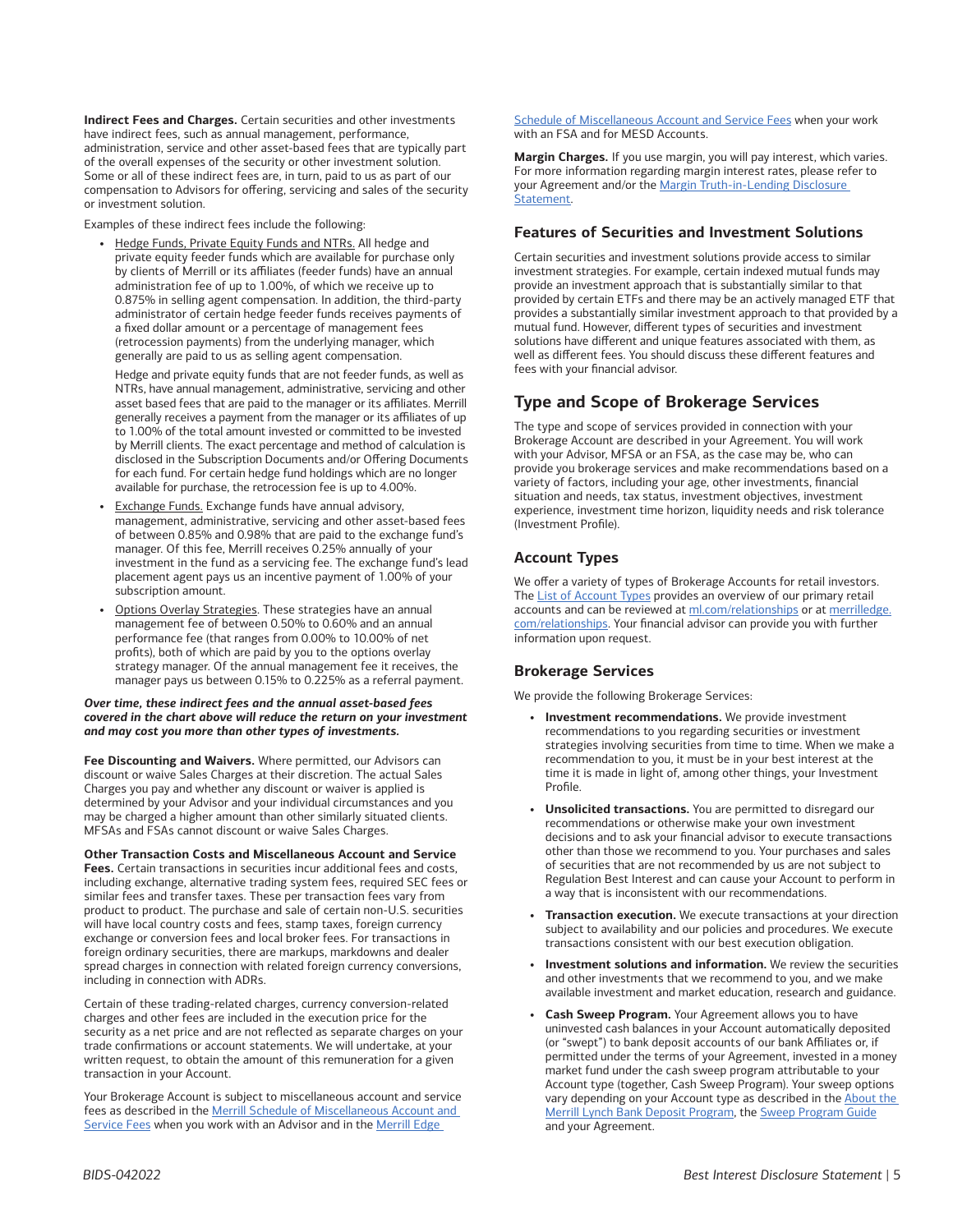- **• Margin Lending.** Your Account (other than a Retirement Account) will be a margin account unless you request a cash account. As disclosed in your Agreement, if you use margin lending to purchase securities, the collateral for the margin debt are the assets in your Account. The costs, risks and other features and conditions of margin and other types of securities-based lending are more fully described in your Agreement and the [Margin Truth-in-Lending](https://olui2.fs.ml.com/publish/content/application/pdf/GWMOL/Margin-lending-disclosure.pdf)  [Disclosure Statement](https://olui2.fs.ml.com/publish/content/application/pdf/GWMOL/Margin-lending-disclosure.pdf).
- **• Custody.** We provide custody services for your Account, except for certain securities, such as annuities or hedge funds. We hold securities in a location subject to applicable law. For further information, please refer to your Agreement.

Our Brokerage Services do **NOT** include the following services:

- **• Investment advisory services.** Although we can provide you with investment recommendations and related advice that is incidental to brokerage transactions executed in your Account, we do not provide on-going investment recommendations or advice for transactions in your Account. We do not act in the capacity of an investment adviser for your Account. As an alternative, or in addition to Brokerage Services, you can enroll Accounts into our investment advisory programs where you will receive investment advisory services as outlined in a separate agreement. The [Client](https://olui2.fs.ml.com/publish/content/application/pdf/GWMOL/Client_Relationship_Summary_CRS.pdf)  [Relationship Summary](https://olui2.fs.ml.com/publish/content/application/pdf/GWMOL/Client_Relationship_Summary_CRS.pdf) (Form CRS) has additional information about our investment advisory programs.
- **• No ongoing monitoring.** From time to time, we may voluntarily review the holdings in your Account for the purposes of determining whether to make a recommendation to you. *For purposes of Regulation Best Interest, however, we do not provide an ongoing monitoring service or monitor your Account and Regulation Best Interest does not require us to do so*.
- **• Discretionary authority.** We have no discretionary authority over your Account and can only purchase or sell securities or investment strategies that you authorize. This means that you make all decisions for your Account.

#### **Account Minimums**

We impose account minimums only for Brokerage Accounts that are Cash Management Accounts (CMAs). For CMAs, a minimum of \$20,000 in any combination of cash and securities is required to establish the CMA (or \$2,000 for a CMA subaccount). For more information on account minimums, please refer to your Agreement.

#### **Material Limitations**

**General.** We make available to our clients, at our discretion and based on our due diligence and other reviews, a wide range of securities and investment strategies. We choose to recommend products from a limited number of issuers or sponsors of annuities (variable and fixed), insurance, UITs, closed-end funds, options overlay strategies, exchange funds, hedge funds, private equity funds, NTRs, other co-mingled investment vehicles and MLIs, in each case that are based on quantitative and qualitative factors that we determine. In addition, we only recommend products or services for which we earn compensation and that meet other of our requirements and qualifications. Even with these requirements and restrictions, we are of the view that we offer a wide array of investment products from a number of product providers.

The conflicts of interest related to these material limitations and compensation are discussed in the section "Material Facts About Conflicts of Interest." We have in place reviews and various policies and procedures reasonably designed to prevent the material limitations outlined below and other business arrangements from affecting the nature of the advice we and our financial advisors provide. The following are arrangements and requirements that are "material limitations."

**New Issue Offerings and Brokered CDs.** We only offer and recommend securities that are part of a public or private offering in which BofAS is part of the underwriting syndicate or selling group or has otherwise been engaged by the issuer as placement agent or in a similar capacity to offer and sell the securities. As an integral part of any new issue offering, BofAS serves as an underwriter or placement agent under the federal securities

laws for the transactions it participates in and performs pricing, due diligence and allocation functions as part of the offering. Similarly, we only offer and recommend brokered CDs of third-party depository institutions if they are sourced by BofAS as placement agent.

**Market-Linked Investments.** We only offer and recommend MLIs that we or our Affiliates have structured and make available in offerings in which BofAS has been engaged as an underwriter by the MLI issuer. The issuers of the MLIs are financial institutions and other entities that are subject to due diligence reviews. In addition, we only offer MLIs that are subject to our pricing and structuring methodologies and processes.

**Unit Investment Trusts.** We only offer and recommend UITs from a limited number of UIT sponsors based on our due diligence and other reviews.

**Options Overlay Strategies and Exchange Funds.** We only offer and recommend option overlay strategies and exchange fund offerings of third-party investment managers that pay us compensation. The compensation takes the form of solicitation and referral fees, as well as servicing fees.

**OTC Derivative Transactions.** An OTC derivative transaction is a bilateral, arms-length contract between two parties. We only offer the ability to enter into OTC derivative transactions with one of our Affiliates that acts as a derivative counterparty.

**Mutual Fund Distribution, Service and Marketing Support and Retirement Service Fees.** For Brokerage Accounts, we only offer and recommend mutual funds, money market funds, and offshore mutual funds and money market funds (Offshore Funds) where we receive 12b-1 fees, service fees, marketing support and/or retirement services fees. We require 12b-1 fees because they are part of the compensation that we pay to our Advisors for their efforts in reviewing and discussing the mutual fund with you and for the execution of the mutual fund transaction for your Brokerage Account. MFSAs and FSAs do not receive 12b-1 fees as they are compensated differently than Advisors.

The marketing support and retirement service fees are used to support and compensate us for the services we provide to our financial advisors, the services provided to the third-party fund sponsors and distributors, ongoing maintenance of information, and due diligence relating to these types of fund products. The marketing support and retirement service fees are not paid to our financial advisors. Mutual funds, money market funds and Offshore Funds that would otherwise meet our criteria for inclusion on our product platform will not be available for purchase in your Account if we are not paid these fees. These services are described more fully in the "Material Facts About Conflicts of Interest" section.

**Hedge Fund, Private Equity Fund and NTR Distribution Fees and Service Fees.** We only offer and recommend hedge funds, private equity funds and NTRs where we receive distribution fees from the fund administrator, manager or their affiliates. The percentage and method of calculation of the distribution fees paid to us from the fund administrator, manager or their affiliates are disclosed in the Subscription Documents and/or Offering Documents for each fund. Certain hedge funds, private equity funds and NTRs that would otherwise meet our criteria for inclusion on our product platform will not be available for purchase in your Account if the distribution fees are not paid to us.

**Sub-Accounting Services Payments.** We only offer and recommend mutual funds, mutual fund share classes, money market funds, Offshore Funds and 529 plans that retain and/or pay us to provide necessary subaccounting and other services such as recordkeeping, processing, reporting and dividend reinvestment in connection with fund transactions (sub-accounting services).

**Cash Sweep Program.** We make available Account types that, under the Account Agreements, permit funds to only be "swept" to bank deposit accounts at our bank Affiliates. Clients have the option to choose the "No Sweep" option and not have cash in their Accounts be 'swept' to any available cash sweep vehicle. The "No Sweep" option is not available to certain types of accounts, like Retirement Accounts.

**Allocation of Equity Initial Public Offerings (IPOs).** We allocate investment opportunities in equity IPOs among eligible Brokerage Accounts in a manner we determine appropriate. Given the limited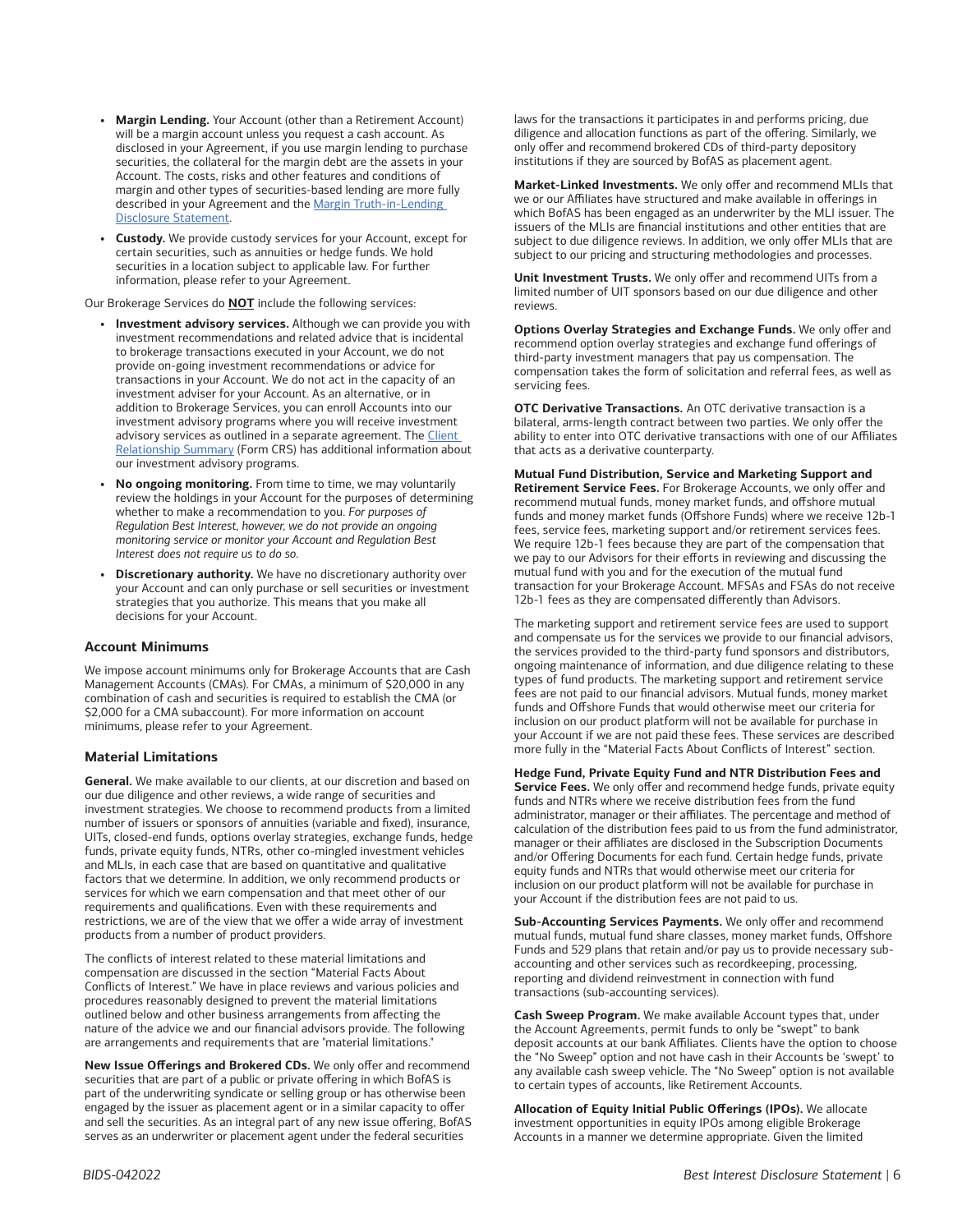availability and size of these offerings and shares available to us to allocate, there is a very limited opportunity for our brokerage clients to invest in such offerings and, if they do, clients generally receive smaller allocations than they requested. Accordingly, you, along with other Brokerage Account clients, should not have any expectation that you will have access to equity IPOs or will receive an allocation to any particular offering. There will be instances where certain Accounts receive an allocation while other Accounts (including similarly situated Accounts) do not. Preferential allocations will be given to certain clients based on a number of different factors. In addition, Advisors can choose not to offer participation in IPOs for any clients, or they may offer participation to only a small group of clients.

## **General Basis for Recommendations**

The general basis for our and our financial advisors' recommendations (*i.e.,* what might be described as an investment approach, philosophy or strategy) is providing access to, and choice of securities and other investments that meet our clients' needs based on their Investment Profiles and goals, among other considerations. Our process also involves a due diligence process that evaluates whether securities and other investments are in the best interest of at least some of our customers generally.

We do not impose any specific investment approach, philosophy or strategy on our financial advisors. We assist them by making available:

- Securities research and guidance prepared by BofA Global Research.
- Due diligence information prepared by the due diligence team within our Chief Investment Office.
- Information and assistance from other Merrill internal specialists and support teams as well as specialists and support teams from BANA and BofAS.
- Information from selected third-party research providers and other resources.
- Training and educational resources on investment products and solutions.

## **Material Risks Associated with Investments and Brokerage Recommendations**

While we will take reasonable care in developing and making recommendations to you, securities involve risk and you may lose money. There is no guarantee that you will meet your investment goals or that our recommended investment strategy will perform as anticipated. Please consult any available Offering Documents for any security that is recommended to you for a discussion of risks associated with the product. We can provide those documents to you or help you to find them.

**General Risks Associated with Investments in Your Account.** All investments involve risk, the degree of which varies significantly. Investment performance can never be predicted or guaranteed, and the value of your Account will fluctuate due to market conditions and other factors. Investments that we recommend and actions that we take to execute transactions for your Account are subject to various market, liquidity, currency, economic, geographic and political risks and are not necessarily profitable. You assume the risks of investing in securities and other investments and you could lose all or a portion of their value.

**Lack of Diversification.** We typically recommend that clients diversify their investments across multiple asset classes, issuers, sectors and industries to reduce the additional investment risk frequently associated with concentrated investments. You should understand that the decreased diversification resulting from holding concentrated positions in a single security, sector or asset class typically results in increased risk and volatility, which can result in losses.

**Product Level Risks.** Please consult the offering documents for any security we recommend for a discussion of risks associated with the security. If you cannot find these documents, please ask your Advisor or your MFSA or an FSA, as the case may be, to provide them or to help you find them.

## **Standard of Conduct**

Under Regulation Best Interest, when we make recommendations to you in our capacity as a broker-dealer regarding securities transactions or investment strategies involving securities (including Account recommendations), we must act in your best interest at the time the recommendation is made. This means we cannot place our or a financial advisor's financial or other interests ahead, of yours. In addition, for retirement accounts, we acknowledge that, effective February 1, 2022, we are acting as a fiduciary under Title I of ERISA and/or Section 4975 of the Internal Revenue Code (Code) in our capacity as a broker-dealer when we provide investment advice and make recommendations to you regarding securities or investment strategies (including as to rollovers and Account types). This Disclosure Statement provides a description of services and information relating to our costs and fees, compensation earned and material conflicts of interest as required under ERISA and the Code.

Our recommendations are based on, among other things, your Investment Profile and other information that you provide to us. Our duty to act in your best interest when making a securities recommendation in your Brokerage Account relates solely to our obligation under Regulation Best Interest and, in addition, for retirement accounts, under ERISA or the Code, as applicable.

## **Material Facts About Conflicts of Interest**

We have material conflicts with your interests, including the way we make money, among other things. This Disclosure Statement describes these conflicts and the following section discusses material facts about conflicts of interest associated with our recommendations. We provide you additional information about these conflicts in trade confirmations, Offering Documents, Subscription Documents and other materials.

## **Compensation of our Financial Advisors**

Generally, we have a conflict of interest when we recommend an account, security transaction or investment strategy where we expect to earn greater compensation over another account, security transaction or investment strategy. We (including our Affiliates) and your financial advisor (whether an Advisor, MFSA or an FSA, as the case may be) and other of our employees benefit from the fees and charges paid by you and other clients for Brokerage Services. The amount of compensation earned by us and/or our financial advisors (depending on the compensation approach taken for that financial advisor as described below) also varies depending on the type of brokerage relationship you have with us, and the investment products in which you transact. These differences create a conflict of interest in that there is a financial incentive for your financial advisor to recommend or select investment products or to offer certain investment advisory programs, services or products based on the nature of the compensation we and/or they receive.

**Advisor Compensation.** We pay Advisors a salary and incentive compensation that is based on what we receive, including the Sales Charges you pay and the indirect compensation from third parties or Affiliates. Advisors receive compensation on each transaction that you do in a Brokerage Account. Opening a Brokerage Account and engaging in transactions generates Sales Charges that result in revenues to us and compensation to our Advisors. The more trades that you make in your Account, the more we and/or your Advisor get paid, giving us a financial incentive to encourage transactions in your Account.

Your Advisor is also eligible to receive awards from participating in incentive and recognition programs that are based on total production, total revenue, length of service, total assets in accounts that he or she services, and such other criteria as Merrill may establish from time to time. The relevant participation criteria are measured across multiple securities and other investment products and services offered by Merrill and have been designed and implemented to mitigate any incentive or conflict to favor any one security type or investment product or service.

Advisors who join Merrill from other firms generally receive payments in connection with that move. These payments may take various forms, including salary guarantees, upfront bonuses or forgivable loans, and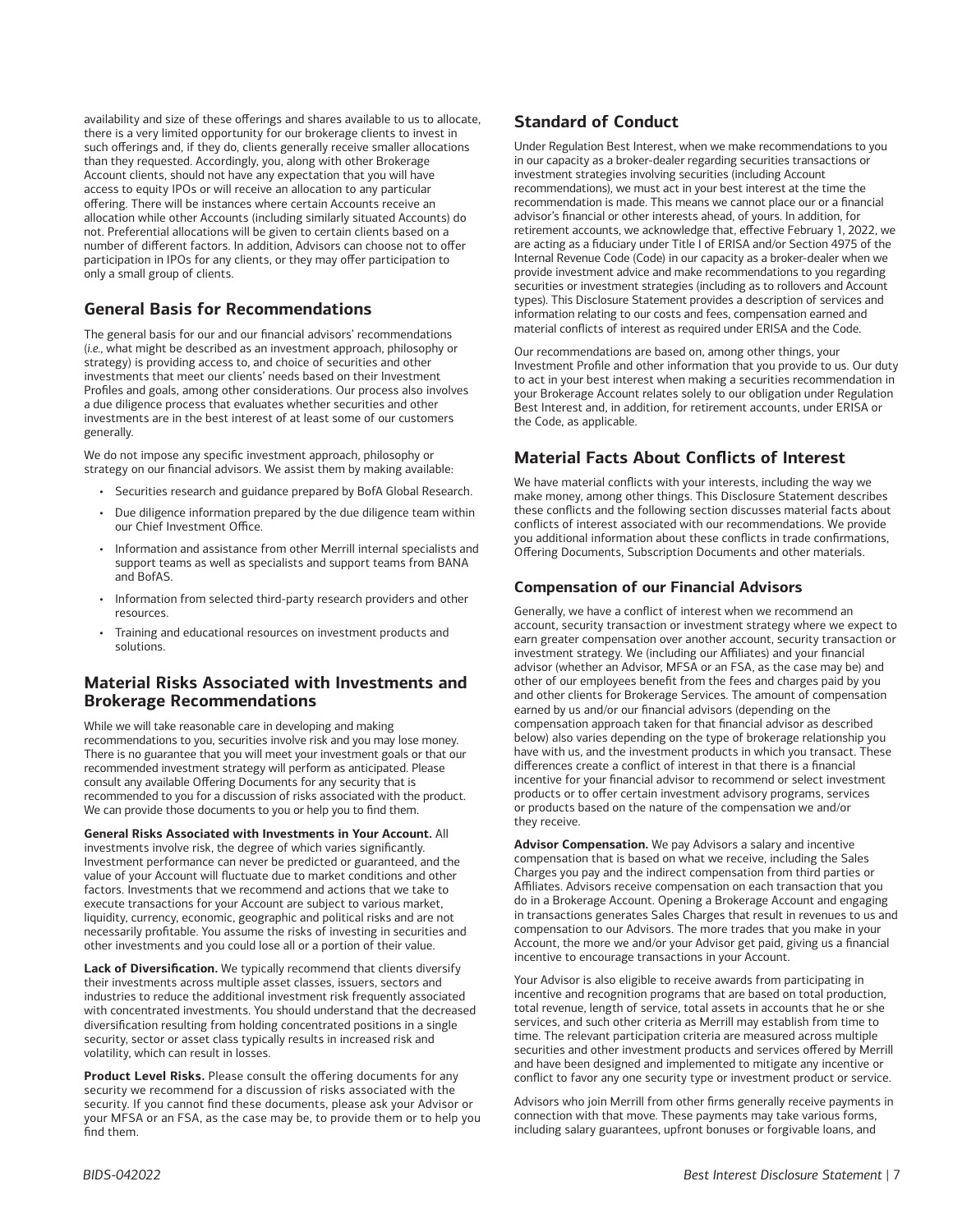various forms of compensation contingent on their continued employment. The amount paid to Advisors under these arrangements generally is based to a large extent on the size of the business at their prior firm. In addition, they typically are eligible for future bonus payments based on the total assets in the accounts that they service at Merrill and/or revenue generated from those accounts at some defined point in the future. These bonuses are in addition to the incentive compensation to which they are otherwise entitled as Advisors.

We determine Advisor compensation based on the experience of the person, the time and complexity required to meet clients' needs, the products sold and product Sales Charges, other factors such as client and asset acquisition and the revenue we earn.

**Approach to Compensation for MFSAs and FSAs.** We compensate MFSAs and FSAs differently than we do Advisors who service clients with a full service Merrill Account. MFSAs and FSAs receive a salary and incentive compensation. Incentive compensation is paid based on meeting certain performance objectives, such as the number of accounts and total assets serviced by the MFSA or FSA. Additionally, MFSAs and FSAs may be compensated for meeting certain asset-based growth awards.

**Variable Compensation by Product and Service.** The Sales Charges paid to us, as well as any indirect compensation we receive, vary based on the type of security and the investment product itself. Depending on the type of security or investment product, third-party product providers, including fund managers or sponsors, asset managers and insurance companies and their affiliates, pay us compensation, including compensation over time (*i.e.,* a trailing fee). These payments also vary depending on the type of security or investment product. We pay Advisors a portion of the Sales Charges and a portion of certain of the indirect compensation we receive. MFSAs and FSAs do not receive transactionbased compensation. These payments also vary, including among products that have substantially similar strategies (*i.e.,* certain indexed mutual funds and ETFs or certain active ETFs and mutual funds).

The variable nature of Sales Charges and third-party payments create a conflict of interest because we and your Advisors are incentivized to recommend products for which we earn greater compensation rather than other alternatives. For example, compensation from annuities varies by annuity type, which incentivizes us to recommend an annuity that pays us more. In addition, we receive certain payments from mutual fund providers when a mutual fund is used to provide exposure to the investment strategy, like sub-accounting fees and marketing support payments discussed in this section below. Not all securities and investment products make such payments to us or our Affiliates. The variable nature of thirdparty payments creates a conflict of interest because we are incentivized to recommend products for which we earn greater compensation rather than other alternatives.

For additional information, please review the section "Compensation Received by Us and our Affiliates" under various headings below. You can also review our **Mutual Fund Investing at Merrill and Offshore Mutual Fund** [Investing at Merrill Lynch](https://www.mymerrill.com/Publish/Content/application/pdf/GWMOL/ml-offshore-investing-brochure.pdf) documents, available at [ml.com/funds](http://ml.com/funds) and from your financial advisor upon request.

**Recommending a Brokerage Account or an Investment Advisory Relationship.** A recommendation of the type of account relationship creates a conflict of interest for us and your Advisor. The amount of compensation we and our Advisors receive depends on the level of trading activity in the Account and the applicable Sales Charges and other indirect compensation.

Depending on these and other factors, you could pay higher fees in a Brokerage Account than from one enrolled in one of our IA Programs, where we receive an annual asset-based fee. By contrast, if the trading activity in your Brokerage Account is limited, your Advisor has a financial incentive to recommend that you enroll in one of the IA Programs because we and your Advisor could earn greater compensation from the annual asset-based fee. Although MFSAs and FSAs are not compensated based on a portion of the IA Program fees that Merrill receives, MFSAs and FSAs have a financial incentive to recommend enrollment in an IA Program to meet their performance goals.

**Rollover Recommendation to an Individual Retirement Account.** Financial advisors have a financial incentive to recommend rolling over assets from an employer-sponsored retirement plan (such as a 401(k) plan) into an Individual Retirement Account (IRA) or other similar account receive compensation based on the amount of funds transferred. We and our financial advisors also have a financial incentive to recommend a rollover because transactions in the rollover IRA will generate Sales Charges and other compensation.

**529 Plan Compensation.** A variety of 529 plans are available for purchase in a Brokerage Account. The compensation we and our financial advisors receive varies based on the plan and the unit class you purchase.

## **Compensation Received by Us and our Affiliates**

**Affiliated Products.** Our financial advisors may recommend that you use our securities account, execution and custody or other services for other of your investment activities or utilize the services of an Affiliate. Similarly, they may suggest or recommend that you purchase our products or our Affiliates' products. Where you use or purchase Merrill's or our Affiliate's services or products, we and our Affiliates will receive fees and compensation. Our financial advisors will, as permitted by applicable law, receive compensation (the amount of which varies) in connection with these products and services. This represents a conflict of interest.

**Principal Trading and Agency Cross Transactions.** We execute certain transactions on a principal basis. Transactions that we conduct on a principal basis include all of our new issue equity and debt securities offerings (including MLI offerings) where we, or our Affiliates (including BofAS), act as an underwriter, selling group member or placement agent. We may execute secondary transactions in fixed income securities on a principal basis where we or our Affiliates act as a dealer. In addition, our Affiliates can act in a principal capacity when we execute transactions for your Account. In a principal capacity, our Affiliates act as your counterparty in OTC derivatives transactions and they can act as market makers for, or have proprietary positions in, the securities you buy or sell.

We and our Affiliates receive compensation in connection with principal transactions, including markups, markdowns, underwriting discounts, selling concessions, dealer spreads and other compensation. We and our Affiliates profit from transacting as your counterparty or having proprietary positions in securities you buy or sell. Moreover, we have an incentive to recommend a transaction in a security that our Affiliate maintains in its inventory that is otherwise difficult to sell. This represents a conflicts of interest.

When executing sales of municipal securities in secondary market transactions, our Affiliate may seek bid prices from third-party dealers in a process known as a Bid Wanted in Competition (BWIC) and, if the third-party dealer has the highest bid price, our Affiliate charges a markdown in the form of a dealer spread for its services for acting as an intermediary in facilitating the transaction. Our Affiliate may itself submit bid prices for municipal securities in BWICs and also has the right to submit its bid last and match or improve upon the prices submitted by third-party dealers, consistent with obligations to provide best execution and fair and reasonable prices. If our Affiliate is the winning bidder, it will not charge the customer a dealer spread. In determining the winning bid for a municipal securities transaction, our Affiliate compares its own price (if it submitted a bid) against all prices received from third parties in BWICs on a net basis (*i.e.,* by subtracting its expected dealer spread from third-party bid prices only). There may be situations where the third-party dealer submitted a bid in the BWIC that was higher than our Affiliate's bid, but the third-party dealer did not win the BWIC because our Affiliate's dealer spread was deducted from their bid price in calculating the highest bid. These situations give rise to a conflict of interest because our Affiliate can profit if and when it resells the securities from its inventory.

Except where not permitted by regulation, we engage in agency cross transactions when we act as agent for both buyer and seller in a transaction. Since we generally receive compensation from each party to an agency cross transaction, there is a conflict of interest between our obligations to you and to the other party to the transaction.

**Cash Sweep Program.** If you hold cash balances in your Account, our bank Affiliates benefit financially when your cash is "swept" to and held in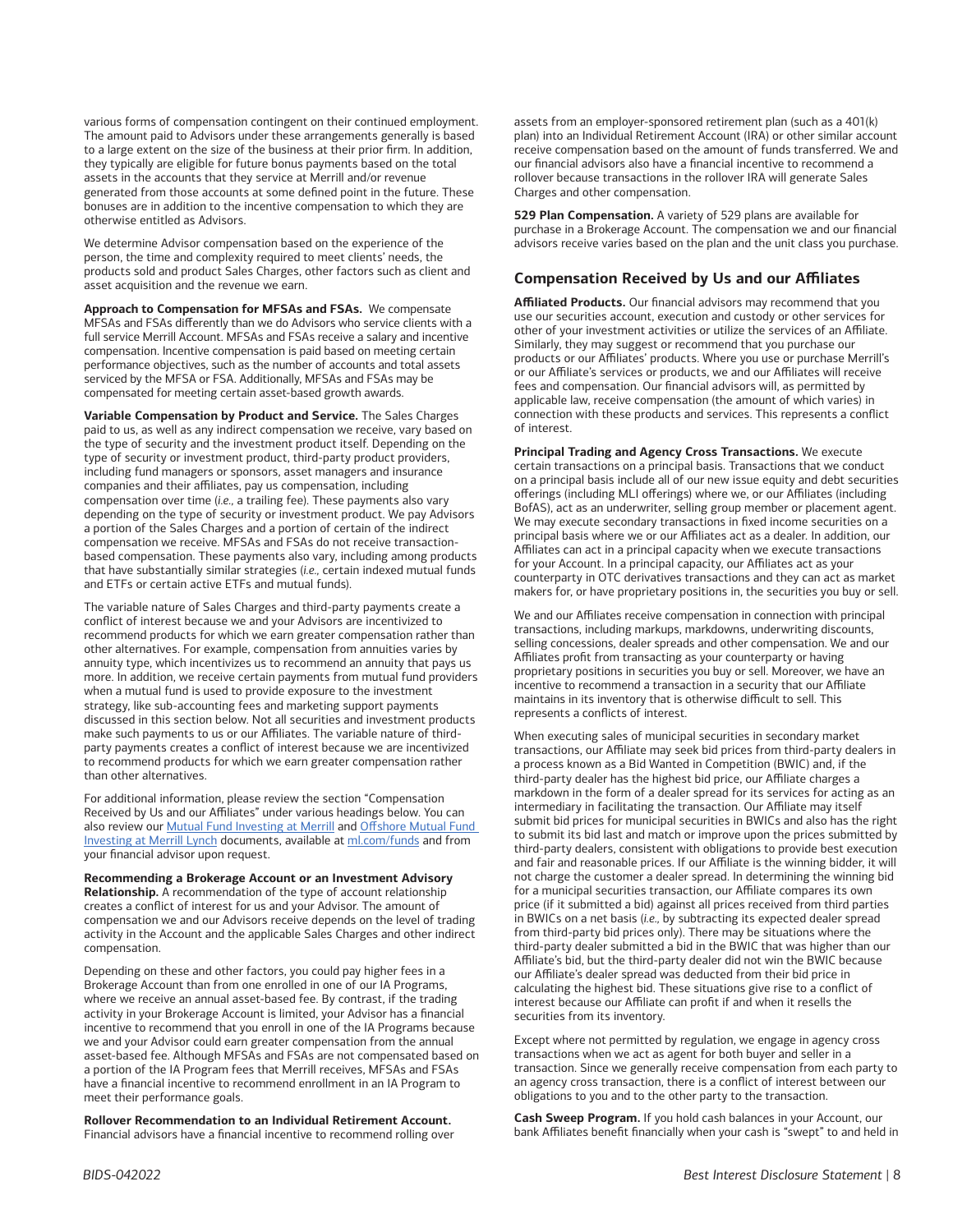affiliated bank deposit accounts under our Cash Sweep Program. As described in your Agreement, certain eligible Accounts have the ability to elect the "No-Sweep" option or to have cash swept into money market funds.

Cash swept into bank deposit accounts of bank Affiliates under the Cash Sweep Program benefits our bank Affiliates because they use these bank deposits to fund their lending, investment and other business activities. Their profitability is determined, in large part, by the difference between the interest paid on the bank deposits and the interest or other income earned on loans, investments and other assets which may be funded in part by bank deposits. In addition, the bank Affiliates determine the interest rate paid to depositors in the Cash Sweep Program.

Cash balances swept to a bank deposit account at one or more of our bank Affiliates will be placed in a bank deposit account bearing a reasonable rate of interest that has been established for, and in light of the features of, the Cash Sweep Program. The interest rate paid to you by our bank Affiliates on such deposits will likely be lower than the interest rates available on other bank deposit type accounts at the bank Affiliates or on comparable bank deposit accounts at other banks. Generally, the rate you earn in the bank deposit account through the Cash Sweep Program will be lower than yields on cash alternatives, such as money market funds, that are available to you for investment outside of the Cash Sweep Program. The greater the amount of the cash balance maintained in your Account (which could be as a result of a recommendation from your financial advisor) that is swept into a Cash Sweep Program bank deposit account and the lower the interest rate paid on the deposit, the more our bank Affiliates benefit.

We have a conflict in connection with Accounts that are eligible for, and that elect, a money market fund sweep option, because we receive compensation for providing infrastructure, marketing support, subaccounting or other services related to the use of the money market fund sweep option. If you choose the "No Sweep" option, we also benefit from the custody or use of uninvested cash balances in your Account. For more information, please refer to the [Sweep Program Guide;](https://olui2.fs.ml.com/publish/content/application/pdf/GWMOL/Sweep-Program.pdf) [About the Merrill](https://olui2.fs.ml.com/publish/content/application/pdf/GWMOL/ML-Bank-Deposit.pdf)  [Lynch Bank Deposit Program;](https://olui2.fs.ml.com/publish/content/application/pdf/GWMOL/ML-Bank-Deposit.pdf) [Mutual Fund Investing at Merrill](https://olui2.fs.ml.com/Publish/Content/application/pdf/GWMOL/MutualFundDisclosureDocument.pdf); and your Agreement.

As a registered broker-dealer, Merrill also benefits from the possession or use of any free credit balances in your Accounts, subject to restrictions imposed by federal securities laws and regulations.

**New Issue Offerings.** We have conflicts of interest when one of our Affiliates act as an issuer, placement agent, underwriter, dealer or structurer or otherwise have a financial interest. We and our Affiliates are compensated in connection with new issue offerings and we have an incentive to recommend these transactions to you. When BofAS is part of the underwriting syndicate or selling group, or has otherwise been engaged by the issuer as placement agent or in a similar capacity to offer and sell the securities, BofAS is compensated when you purchase securities we recommend. A portion of the underwriting compensation or placement fees that BofAS receives is used to compensate us and our Advisors for our efforts relating to the sale of the product. From time to time, certain securities, including MLIs and brokered CDs, that we make available and recommend in new issue offerings are issued by BofA Corp., BANA or our Affiliates.

**Closed-End Funds.** We and our Affiliates can receive underwriting compensation as part of an underwriting syndicate or selling group for new issue closed-end fund offerings. In addition, an investment manager for a fund can pay us a structuring fee that ranges from 0.50% to 2.00% for advice relating to the structure, design and organization of the fund, as well as services related to the sale and distribution of fund shares. Where we or our Affiliates act as part of the underwriting syndicate or selling group for a closed-end fund that we recommend, we can receive additional compensation from the fund's investment manager for services the investment manager can request from us, such as after-market support services or information pertaining to industry trends.

**Market-Linked Investments.** MLIs are unsecured debt securities issued by third parties or by our Affiliates. MLIs are available in new issue offerings where BofAS acts as an underwriter and receives compensation. In addition, the public offering price (which is the price you pay) for an MLI includes compensation to us and BofAS for structuring and distributing the MLI. It also includes an estimated profit credited to our Affiliate from hedging arrangements by the issuer of the MLI, which reduces the economic terms of the MLI to you.

**OTC Derivative Transactions.** In OTC derivative transactions, you will enter into a derivative contract with one of our Affiliates. There is an embedded charge with respect to the transaction, which includes compensation in the form of anticipated hedging-related profits to our Affiliate. Activities of our Affiliates can influence or otherwise affect the price or value of underlying assets on which the transaction is based, the price or value of the OTC derivative contract or the payments and/or deliveries under the contract. An OTC derivative transaction can result in a loss to you and a gain to our Affiliate.

**Sub-Accounting Services and Affiliate Compensation.** As stated in the "Material Limitations" section above, we only recommend mutual funds, mutual fund share classes, money market funds, Offshore Funds and fund securities held through 529 plans that retain and/or pay us for providing sub-accounting and other related services. These services include aggregating and processing purchases, redemptions, exchanges, dividend reinvestment, consolidated account statements, tax reporting, and other related processing and recordkeeping services. Daily subaccounting services are provided to holders of funds and other investment products that maintain their holdings in Brokerage Accounts and other accounts at Merrill for the agreed-upon fee for sub-accounting services. This cost is either borne by the fund (like other fund expenses) as part of its operating costs or by its adviser, principal underwriter or other agent.

Depending on the specific agreements relating to the particular mutual fund, we receive sub-accounting fees of either up to 0.10% per annum of the value of mutual fund shares held in an Account with us or up to \$16 annually for each client position in the mutual fund. The fee for money market funds, including those available in ERISA Accounts and offshore money market funds, is generally 0.005% per annum.

For Offshore Funds, we and our Affiliates perform similar distribution, marketing, shareholder servicing, sub-accounting and related services for which the Offshore Fund's distributor or other service provider pays asset-based compensation in the form of an annual bundled fee of up to 0.75% for no-load shares and up to 1.45% for front load shares of offshore mutual funds.

For mutual fund and certain money market funds shares in ERISA Accounts, we receive between 0.10% and 0.26% annually of the value of fund shares or \$16 annually for each participant position. These fees and fee rates are subject to change and can be received individually or as part of a "bundled" arrangement with a mutual fund that includes other types of fees, such as administration and distribution payments.

With respect to 529 portfolio positions held in a 529 account at Merrill, depending on the specific arrangement and the 529 program manager's election, we receive fees based on either (1) a percentage of the value of unit classes held in a 529 account with us, up to 0.15% annually or (2) a per position dollar amount, up to \$19 annually for each position.

We have a conflict of interest in selecting certain mutual fund products (or share classes), money market funds and Offshore Funds as well as other investment solutions for inclusion as part of our product offering available to you. Certain of these fund products and other investment solutions that would otherwise meet our criteria for inclusion as part of our investment offering but whose principal underwriters, agents or sponsors do not agree to pay the sub-accounting or similar fees for these services we provide will not be available for purchase in your Account. In addition, the amount of the fees paid to us for these services varies among mutual funds and, in certain instances, between share classes of individual mutual funds. This is a conflict of interest because it creates an incentive for us to recommend that you invest in mutual funds and share classes that pay higher fees. We receive higher subaccounting payments from fund families that have higher fund assets held in our clients' accounts as the service fee calculation is based off of the level of the asset holdings. Additionally, we benefit financially because the aggregate amount of the sub-accounting fees exceed the costs to provide these services.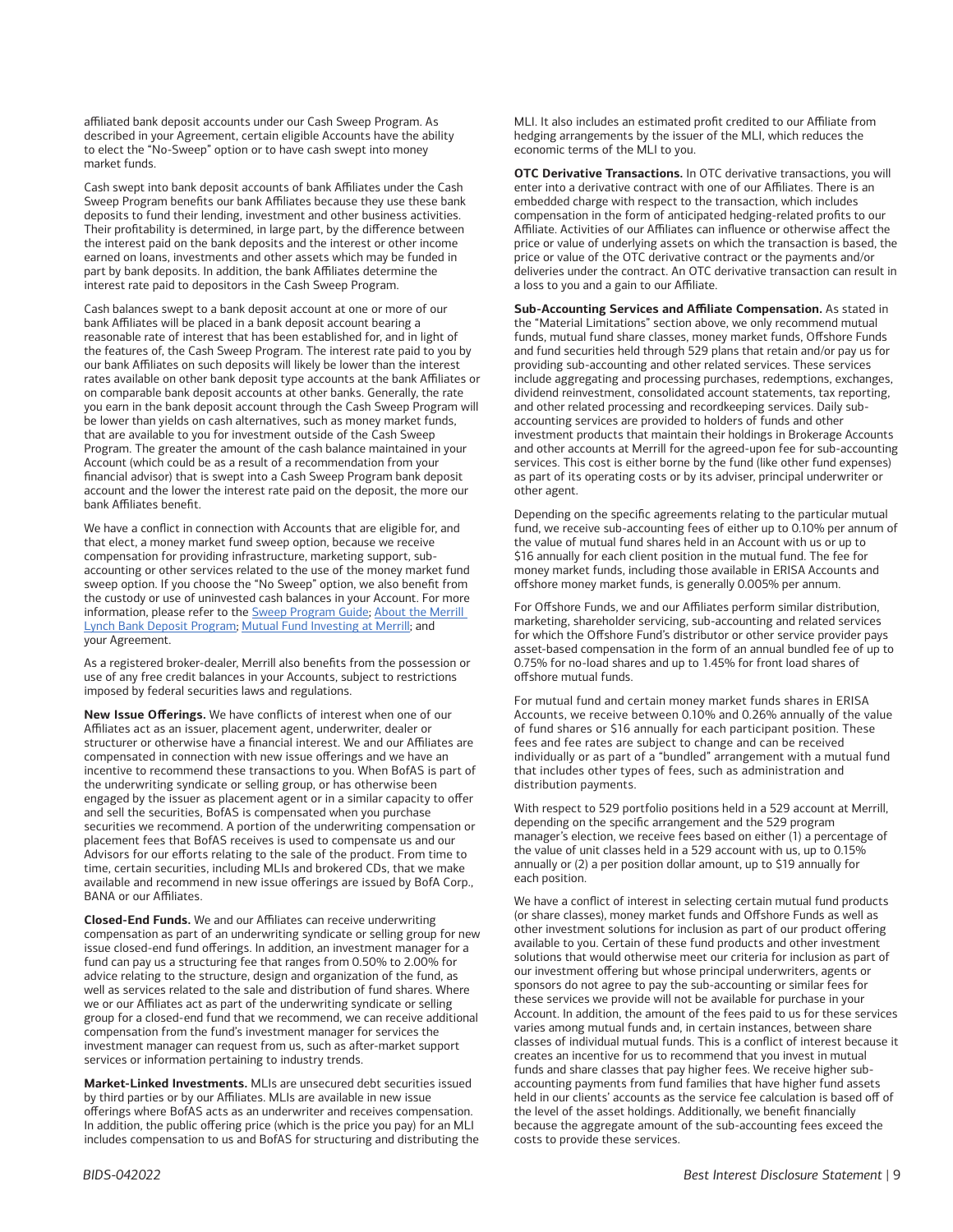#### **Sales of Mutual Funds and Compensation**

**General.** For mutual funds available on our platform, we do not always offer you the share class with the lowest possible expense ratio of the mutual fund provider. It is generally in your best interest to purchase lowerfee share classes because your returns are not reduced in whole or in part by additional fees and expenses. For more information, please refer to [Mutual Fund Investing at Merrill](https://olui2.fs.ml.com/Publish/Content/application/pdf/GWMOL/MutualFundDisclosureDocument.pdf).

Certain funds or share classes that would otherwise meet our criteria for inclusion in our product platform will not be available for purchase in your Account if the principal underwriters, agents or sponsors do not pay us 12b-1 fees, marketing support service fees and/or service fees.

**12b-1 Fees.** The 12b-1 fees vary among mutual funds and, in certain instances, between share classes of individual funds. We therefore receive higher 12b-1 fee payments from some fund families than others. In addition, we pay a portion of our Advisors' compensation from the 12b-1 fees we receive. This is a conflict of interest because it creates an incentive for us and our Advisors to recommend that you invest in mutual funds and share classes that pay us or our Advisors higher fees.

In addition, we only offer and recommend mutual funds in Brokerage Accounts that pay us 12b-1 fees. We do this because the 12b-1 fees that are charged as part of the expenses of the mutual fund share class form a part of the compensation that we pay to our Advisors for their efforts in reviewing and discussing the mutual fund with you and for the execution of the mutual fund transaction for your Brokerage Account.

Given this selection criteria, we have a conflict of interest in selecting certain funds and share classes for inclusion as part of our product offering available to you over others.

**Marketing Support for Mutual Funds, Money Market Funds and 529** 

**Plan Programs.** For Brokerage Accounts, we only recommend or select mutual funds, mutual fund share classes, money market funds and Offshore Funds from fund families that pay us marketing support payments. Merrill provides a variety of distribution, marketing services and other support to fund managers of mutual funds that are available through Merrill. These services include: (1) providing our Advisors access to a specialist support desk and with work stations that include information, announcements, data, and tools relating to the fund; (2) conducting ongoing review and communications of features and changes to these products; (3) offering strategic planning support intended to assist fund managers with strategies that are aligned with Merrill's investment themes and goals; (4) providing sales related reports and other information; (5) providing branch office support and facilities and personnel support for fund; and (6) preparing and/or supplying program descriptions, related prospectuses and marketing and other materials.

The typical marketing support payments made to us from mutual fund sponsors are as follows:

- Mutual funds 0.25% on a portion of mutual fund purchases and 0.10% on a portion of mutual fund assets on an annual basis.
- Money market funds (including those eligible for ERISA Accounts) up to 0.10% annually of the value of money market funds shares.
- Offshore Funds fee is included in the bundled fee described above in the section "Conflicts Regarding Sub-Accounting Services."
- Offshore money market funds up to 0.10% from fund sponsors annually of the value of the money market fund shares.

We do not receive marketing support payments from mutual fund families for funds available to ERISA Accounts, but do receive administrative service fees up to 0.35% of assets invested in the funds.

Merrill receives compensation from 529 program managers and 529 investment managers for its distribution, marketing services and other support of generally up to 0.15% on a portion of Section 529 plan purchases and generally up to 0.10% annually on a portion of Section 529 plan assets.

The amount of compensation Merrill receives from mutual fund families or 529 program managers for marketing services and support may exceed the cost of the services provided in any given year. You should be aware that the amount of marketing support or service fees paid by the different mutual fund families and 529 program managers vary. We receive more fees from

some fund families or 529 program managers than we receive from others. A listing of mutual fund families and 529 program managers that paid us \$100,000 or more and the range of marketing support payments we receive as of the prior calendar year is available at [ml.com/funds.](https://www.mymerrill.com/sve/pages/articleviewer.aspx?content_id=mutual-fund-disclosure-redirects)

Our financial advisors do not have an incentive to recommend certain mutual funds, money market funds or 529 plan programs that pay marketing support or service fees because they do not receive additional compensation as a result of these types of payments. However, for Offshore Funds, we pay our Advisors compensation from a portion of the bundled fee we receive.

We select the mutual funds and 529 plans to be available on our brokerage and advisory platforms based on qualitative and quantitative evaluation of such factors as performance, risk management policies and procedures and consistency of the execution of their strategy. We have adopted various policies and procedures reasonably designed to prevent the receipt of these payments and our other business arrangements from affecting the nature of the advice we provide. For additional information on mutual funds, money market funds and Offshore Funds, you can review our [Mutual Fund Investing at Merrill](https://olui2.fs.ml.com/Publish/Content/application/pdf/GWMOL/MutualFundDisclosureDocument.pdf) and [Offshore Mutual Fund Investing at Merrill Lynch](https://www.mymerrill.com/Publish/Content/application/pdf/GWMOL/ml-offshore-investing-brochure.pdf) documents, available at [ml.com/funds](http://ml.com/funds) and from your financial advisor upon request.

## **Compensation for Sales of Hedge Funds, Private Equity Funds and NTRs**

We only offer and recommend hedge funds, private equity funds and NTRs where we receive distribution fees from the fund administrator, manager or their affiliates. For all feeder funds we make available to our clients, the administrator pays us out of its administrative fee an annual fee of up to 0.875% in selling agent compensation. In addition, the thirdparty administrator of certain hedge feeder funds receives payments of retrocessions from the underlying manager, up to 1.00% which generally are paid to us as selling agent compensation. For certain holdings that are no longer available for purchase, the retrocession fee is up to 4.00%.

In the case of a substantial majority of private equity feeder funds, we or our Affiliates have negotiated arrangements with the underlying fund or manager in which the feeder fund invests. Under these arrangements, we and our Affiliates receive compensation which is generally based on the capital commitments made by the feeder fund ranging from up to 3.00%. We also receive additional compensation from certain fund managers in the form of one time up-front payments or periodic flat fee payments (which generally do not exceed \$350,000). Among other things, our receipt of these payments: (1) offset or reduce our expenses associated with onboarding new hedge funds and private equity funds to our platform; (2) defray costs incurred in connection with, and in consideration of, certain marketing, operational and investor services; and (3) compensate us for the service of acting as the selling agent on behalf of certain of these funds.

In the relevant Offering Documents and/or Subscription Documents for the funds, you will find additional information about hedge funds, private equity funds and NTRs, including the percentage and method of calculation of distribution fees, retrocessions and other compensation that we receive. These arrangements, which vary among the hedge funds, private equity funds and NTRs on our platform, give rise to a conflict of interest in determining which funds to make available to our clients and recommending investments in certain funds over others.

We and our Affiliates select the hedge funds, private equity funds and NTRs and fund managers to be available in our brokerage and IA Program offerings based on qualitative and quantitative evaluation of such factors as performance, risk management policies and procedures and consistency of the execution of their strategy. We have adopted various policies and procedures reasonably designed to prevent the receipt of these payments and our other business arrangements from affecting the nature of the advice we provide.

### **Participation in Affiliated Loan Programs and Margin**

There are conflicts of interest when we recommend that you use a loan secured by your Account assets as collateral. These conflicts exist with a margin loan from Merrill or with any of our Affiliate lending programs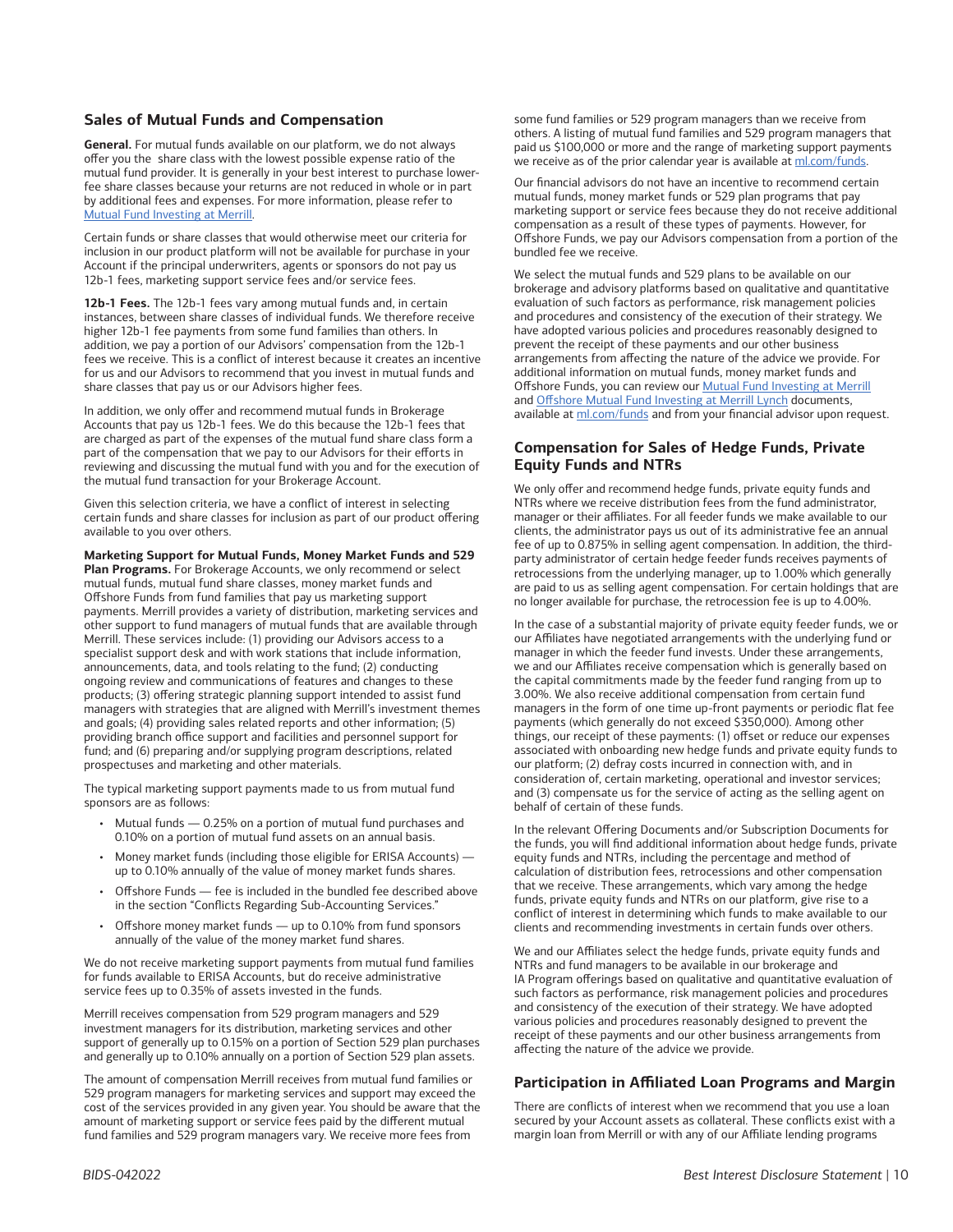that may be available to you from an Affiliate lender. Specifically, in the case of a margin loan, we receive interest payments on the margin loan, and your Advisor receives compensation based on a percentage of the loan revenue we receive on the margin loans. Likewise, in the case of a loan from an Affiliate, including but not limited to the Loan Management Account® product (LMA® account), the Affiliate lender intends to derive a profit as lender based on interest and/or fees, if any, charged on the loan. Your Advisor receives compensation based on a percentage of the loan revenue of the Affiliate lender for such loan. Advisors receive greater compensation the more you borrow under a margin or Affiliate lending program and they receive greater compensation if you are charged a higher interest rate.

The lender, whether it be Merrill or an Affiliate, has a lien on your Account assets that are used as collateral for the loan. The lender will act to protect itself as lender in connection with the loan, and this may be contrary to your interests and/or investment objectives. This lien also creates a conflict of interest with respect to the recommendations we make to you. For example, your financial advisor may recommend that you allocate your investments to your Account with a lender's lien rather than to another Account without such a lien. Another example is that your financial advisor may recommend a less risky investment in order to minimize the risk of loss with respect to the lender's collateral.

Furthermore, if you work with an Advisor, your Advisor is compensated based on a percentage of the revenue on the loan. This means your Advisor is compensated based on your borrowing under the lending program, rather than if you were to liquidate assets held in the Account to meet your funding needs. In addition, your Advisor will receive a reduction in compensation earned by recommending that you reduce your outstanding loan balance. Additionally, as explained in this Disclosure Statement, your Advisor will earn compensation from the sale, purchase, and/or management of securities that are used in an Account pledged as collateral for an Affiliate or margin loan.

Please review the [Margin Truth-in-Lending Disclosure Statement](https://olui2.fs.ml.com/publish/content/application/pdf/GWMOL/Margin-lending-disclosure.pdf) and the [Securities-Based Loan Disclosure Statement](https://olui2.fs.ml.com/publish/content/application/pdf/GWMOL/Securities-Based-Loan-Disclosure.pdf) for more information.

### **Compensation for Sales of Certain Investments**

The compensation we receive for sales of the investments described in this section below creates an incentive to recommend them to you and thus constitutes a conflict of interest.

**Exchange Funds.** The fund's lead placement agent pays us incentive compensation of 1.00% of your subscription amount. In addition, the fund's investment adviser pays us an annual servicing fee of 0.25% of your investment in the fund.

**Options Overlay Strategies.** From the annual management fee you pay to the investment manager, the investment manager pays us between 0.15% and 0.225% as a referral payment. Because we receive a portion of the annual management fee of investment managers, we have a conflict of interest in determining the investment managers whose strategies we offer on our platform.

**Unit Investment Trusts.** UIT sponsors pay us additional compensation based on the total volume of UIT sales we make ranging from 0.035% to 0.175%. This compensation is paid by the UIT sponsor and not from the assets of the UIT.

## **Referral Arrangements and Fees**

**Affiliate Referrals.** Our financial advisors receive compensation when prospective clients are referred to them from employees of Merrill and our Affiliates as well as from other persons for brokerage and investment advisory services they provide. They also receive compensation for referring clients to our Affiliates for the provision of various financial services (including transaction execution and investment banking services) and products (including banking products), which varies by service and product. In addition, they may introduce fund and other investment product distributors, sponsors, service providers or their affiliates to other services that we, BofA Corp. and our Affiliates provide. This results in a conflict of interest because we are incentivized to introduce services that provide us or our Affiliates additional compensation. As permitted by

applicable law, our financial advisors receive compensation (the amount of which varies and can be significant) in connection with these recommendations and/or services.

**Fees Earned on Cash Deposits.** You may elect to deposit cash in a deposit account with a bank Affiliates. In addition, you may select a multi-bank deposit program that sweeps cash to deposit accounts at bank Affiliates and non-Affiliate banks and savings associations, depending on your eligiblity. For deposits at bank Affiliates relating to referrals from a financial advisor, we receive a fee directly from each bank Affiliate based on the average daily deposit balance held by the bank Affiliate. The amount of the fee varies from time to time and varies based on the bank Affiliate. We may waive all or part of this fee. Other than the regular annual financial service fee applicable to your Account and the costs associated with the investment of cash in a money market fund cash sweep option, there will be no charge, fee or commission imposed with respect to your participation in any bank Affiliate program.

### **Compensation and Support from Third-Party Firms**

**Third-Party Firm Business Relationships.** We and our Affiliates have business relationships with third-party investment managers, fund managers, distributors and sponsors as well as insurance companies and other product providers (Third-Party Firms). We or our Affiliates may effect transactions in the ordinary course of business for a mutual fund, hedge fund, NTR, or private equity (and if applicable, a portfolio company in which a private equity fund may hold an interest). We may also make available to them Brokerage Services and other Merrill or Affiliate programs. Third-Party Firms may direct their clients' transactions to us. We may also make available to them research, execution, custodial, pricing and other services in the normal course of business. Any compensation paid to us or our Affiliates is additional compensation to us for services we and our Affiliates provide to them.

Merrill has agreements with Third-Party Firms relating to the offering and distribution of Third-Party Firm investment products to our clients. Merrill works with Third-Party Firms to provide information to our financial advisors about investment products of Third-Party Firms that are available in a Brokerage Account or through our investment advisory programs.

**Third-Party Firms' Cost Sharing for Training Events and Other Meetings.** Certain Third-Party Firms periodically participate in Merrill-hosted internal training and education conferences for financial advisors and other personnel as well as in conferences that Merrill or an Affiliate hosts for clients (Training Events). Third-Party Firms electing to participate in a particular Training Event will share in the cost of the Training Event. The amount that a Third-Party Firm will contribute towards the expenses of a Training Event will vary depending on, among other things, the number of events in which a Third-Party Firm participates. There is no requirement that Third-Party Firms provide any such support or payments in order for us to make available their investment products to our clients. For 2021, the total support received from participating Third-Party Firms for these Training Events was approximately \$100,000.

In addition, certain Third-Party Firms periodically participate in meetings that provide our financial advisors and certain personnel with information on their platform of products and services and with the opportunity to interact with their management and investment personnel. They also may help to support client and prospect events, like seminars, trade shows and booth events and support charitable events through contributions. These meetings and events typically occur at a location determined by the Third-Party Firm or at our local branch offices. Certain Third-Party Firms share in the costs of these types of meetings and events, subject to a cost sharing cap. They are not permitted to pay for, or contribute to, the cost of travel, accommodation or continuing education administrative fees for participating financial advisors. For 2021, the total support from participating Third-Party Firms for these types of meetings and events was approximately \$640,000.

The participation of, and the cost sharing by, a Third-Party Firm in Training Events and other meetings and events is not dependent or related to the amount of assets invested by you or any other of our clients in or with the products or services of the particular Third-Party